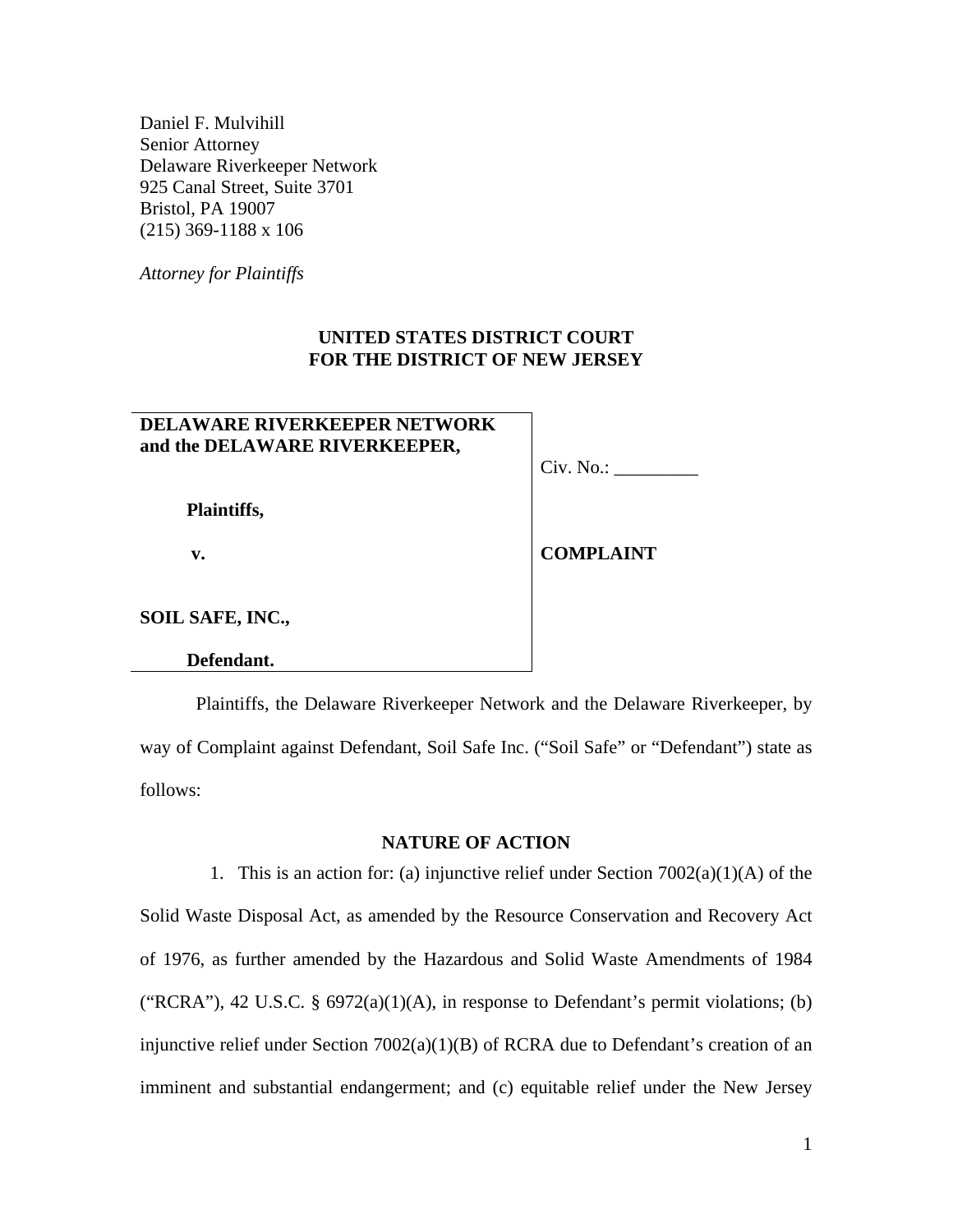Environmental Rights Act ("ERA"), N.J.S.A. 2A:35A–6, in regards to Defendant's violation of New Jersey's statutory and regulatory provisions as well as its permit violations.

2. Plaintiffs have satisfied the notice requirements pursuant to Section 7002(b)(2)(A) of RCRA, 42 U.S.C. § 6972(b)(2)(A), and N.J.S.A. 2A:35A-11.

3. Over ninety days ago, by letter dated October 10, 2013, delivered via certified mail, Plaintiffs notified Mark Smith, President and Chief Executive Officer of Soil Safe, Bob Martin, the Commissioner of the New Jersey Department of Environmental Protection ("NJDEP"), the Attorney General of the State of New Jersey, the Administrator of the United States Environmental Protection Agency ("EPA"), the Administrator of EPA Region 2, and the Attorney General of the United States that (1) Soil Safe's activities constitute violations of New Jersey statutory and regulatory provisions as well as the conditions of its Class B Recycling Permit and (2) the conditions at the following locations may present an imminent and substantial endangerment to health or the environment: the facility located at Route 130 and Birch Creek, Logan Township, Gloucester County, New Jersey, also known as Block 20,1 Lots 1-5, and assigned facility ID No. 203493, (the "Soil Safe Facility"), Logan Equine Park, located at U.S. Route 130 South, Logan Township, Gloucester County, New Jersey, also known as Block 201, Lots 38, 40, and 41 (the "Equine Park Site"), and the Gloucester County Improvement Authority Park, located at U.S. Route 130 South, Logan Township, Gloucester County, New Jersey, also known as Block 201, Lots 10 through 35, and Block 306, Lots 1 through 11 and Lots 11.01, 12 and 13 (the "County Park Site").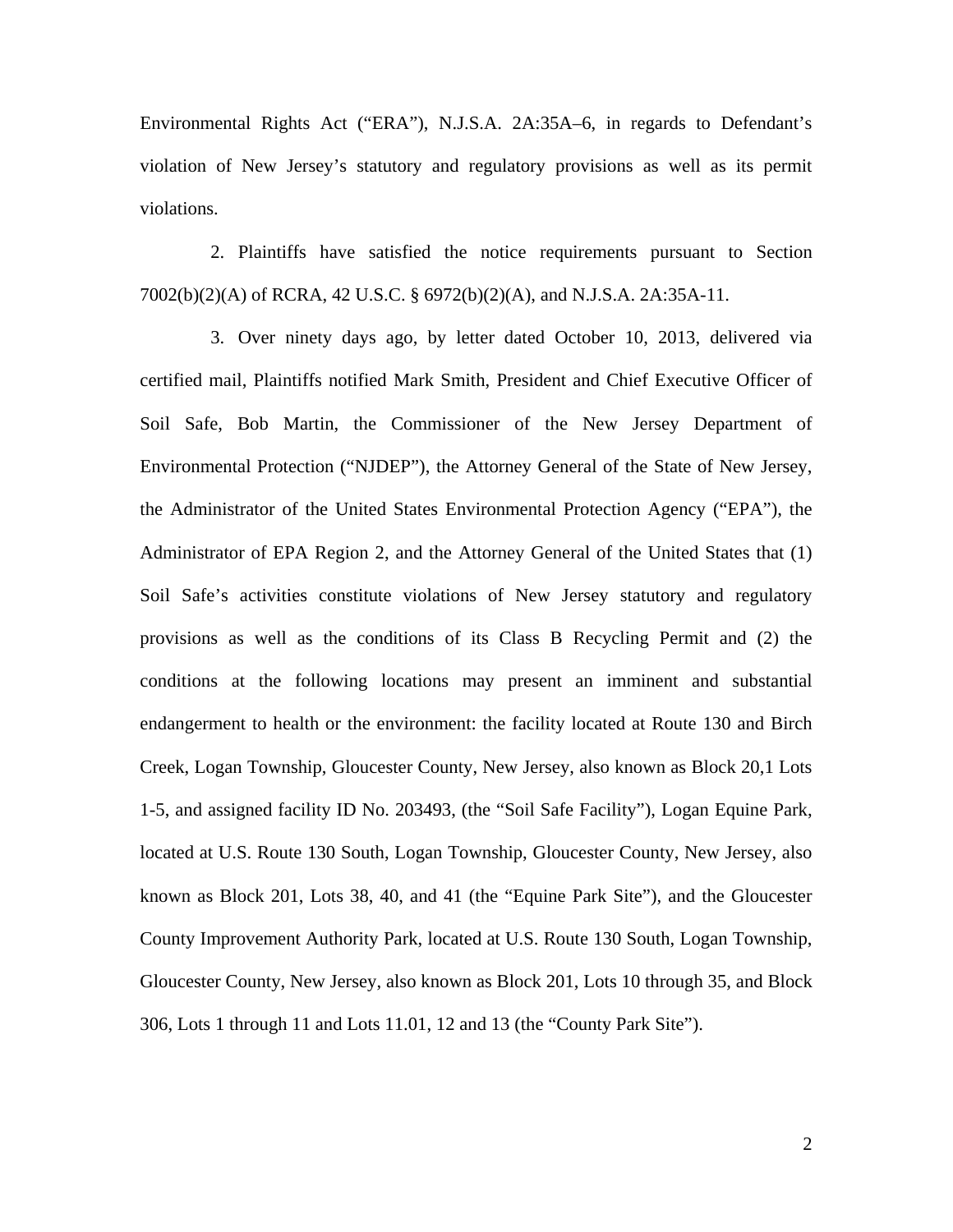4. Over thirty days ago, by letter dated October 10, 2013, Plaintiffs provided Soil Safe with the requisite Notice of Intention to Commence Action in accordance with N.J.S.A. 2A:35A-11 by mailing, via certified mail, a notice letter to, among others, Mark Smith, President and Chief Executive Officer of Soil Safe, and Bob Martin, the Commissioner of NJDEP. Over 30 days ago, by letter dated October 17, 2013, and mailed by certified mail, Plaintiffs gave the requisite Notice of Intention to Commence Action against Soil Safe to the Honorable Frank W. Minor, Mayor of Logan Township, and Robert M. Damminger, Freehold Director of the Gloucester County Board of Freeholders pursuant to N.J.S.A 2A:35A-11. Soil Safe has not agreed to cease the unlawful operations identified, or to investigate the hazardous substances and hazardous and/or solid waste at the Soil Safe Facility, Equine Park Site, and County Park Site and conduct remediation as demanded by the notice letter.

## **PARTIES**

5. Plaintiff Delaware Riverkeeper Network ("DRN") was established in 1988 to protect and restore the Delaware River, its tributaries and habitats. To achieve these goals, DRN organizes and implements streambank restoration, volunteer monitoring, educational programs, environmental advocacy initiatives, recreational activities, and environmental litigation throughout the entire Delaware River watershed, including the Delaware Estuary and Delaware Bay. The watershed includes portions of New York, New Jersey, Pennsylvania and Delaware. DRN is a membership organization with over 14,000 members throughout the watershed and approximately 4,000 members in the State of New Jersey. DRN members live and recreate throughout in the State of New Jersey and the watershed, including those areas affected by Soil Safe's activities. DRN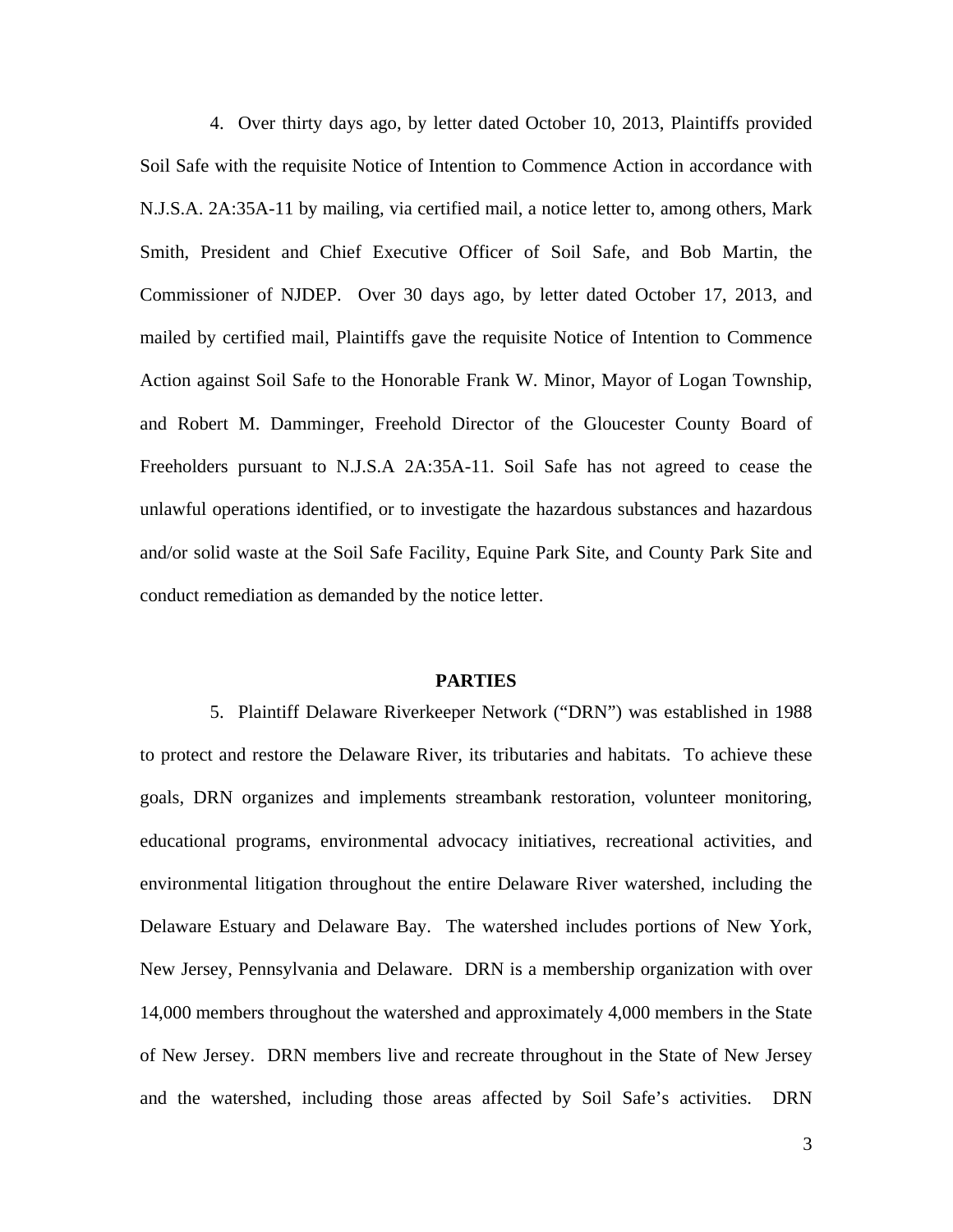undertakes numerous activities and initiatives that take place in and/or directly affect State of New Jersey waters, habitats, ecosystems and communities.

6. Plaintiff the Delaware Riverkeeper, Maya K. van Rossum, is a full-time privately-funded ombudsman who is responsible for the protection of the waterways in the Delaware River Watershed. The Delaware Riverkeeper advocates for the protection and restoration of the ecological, recreational, commercial and aesthetic qualities of the Delaware River, its bay, tributaries and habitats. The Delaware Riverkeeper regularly visits the Delaware River and Delaware Estuary, including the areas affected by Soil Safe's operations, for personal and professional reasons. The Delaware Riverkeeper serves also as the Executive Director of the Delaware Riverkeeper Network.

7. Upon information and belief, Defendant Soil Safe is incorporated under the laws of Maryland with its principle place of business in Columbia, Maryland, and is doing business in the State of New Jersey. Soil Safe operates a solid waste recycling facility in Logan Township, which abuts tidal wetlands adjacent to Birch Creek, a tributary of the Delaware River. The defendant is required to conduct its activities in compliance with both the Remedial Action Workplan approved by NJDEP on January 2, 2003 (the "RAW"), and the Class B permit issued to Soil Safe by NJDEP in December of 2003. Pursuant to the Class B Permit, Soil Safe places processed soil materials at the nearby Equine Park Site and County Park Site. The County Park Site is adjacent to Raccoon Creek, a tributary of the Delaware River. Soil Safe's placement of material at the Equine Park Site and the County Park Site are also governed by a Remedial Action Workplans for those sites.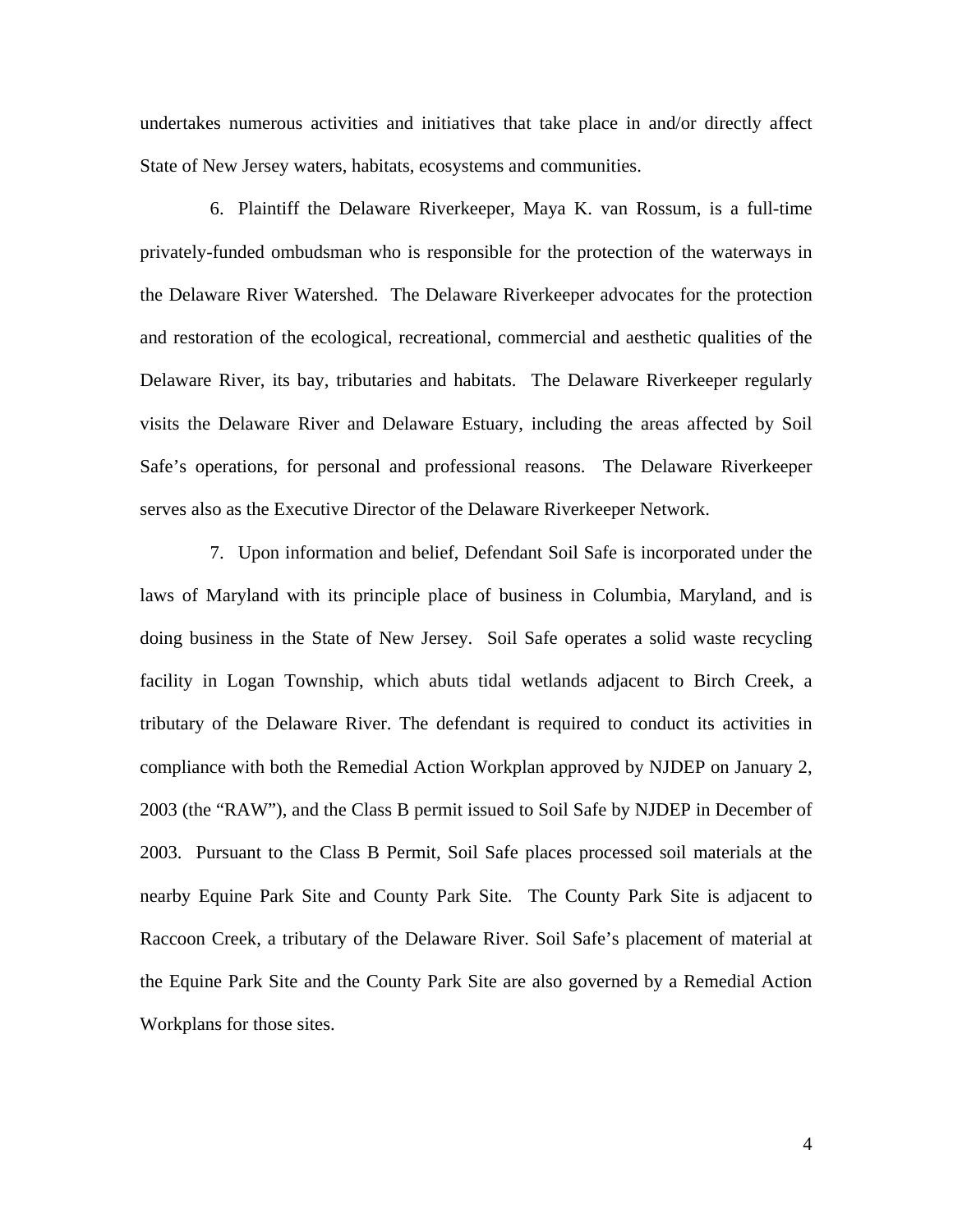8. Plaintiffs bring this Complaint on behalf of themselves and the Delaware Riverkeeper Network's members who use and enjoy the Delaware River and Estuary, its tributaries and habitats, including those areas in or adjacent to the Soil Safe Facility, Equine Park Site and County Parks Site that are affected by Soil Safe's operations, for recreational, scientific and aesthetic purposes, such as camping, canoeing, kayaking, fishing, sightseeing, bird watching and/or wildlife viewing.

9. Defendant's lack of compliance with the RAW and the Class B Permit have injured and continue to injure the recreational, scientific, environmental and aesthetic interests of Plaintiffs and the Delaware River Network's members. These injuries are fairly traceable to Defendant's conduct and are capable of redress by action of the Court.

## **JURISDICTION & VENUE**

10. This Court has jurisdiction over this action pursuant to Section 7002(a)(1)(A) and (B) of RCRA, 42 U.S.C. § 6972(a)(1)(A) - (B).

11. This Court has supplemental jurisdiction over Plaintiffs' state law claim for relief under the ERA, N.J.S.A. 2A:35A–11, for the additional reason that this claim is joined with substantially related claims and arises out of the same common nucleus of operative facts as Plaintiffs' federal law claims.

12. Venue is proper in this Court pursuant to 7002(a)(1)(A) and (B) of RCRA, 42 U.S.C. § 6972(a)(1)(A)-(B), and the ERA, N.J.S.A. 2A:35A–11, because the defendant may be found in the District of New Jersey and the alleged endangerment may occur in the District of New Jersey.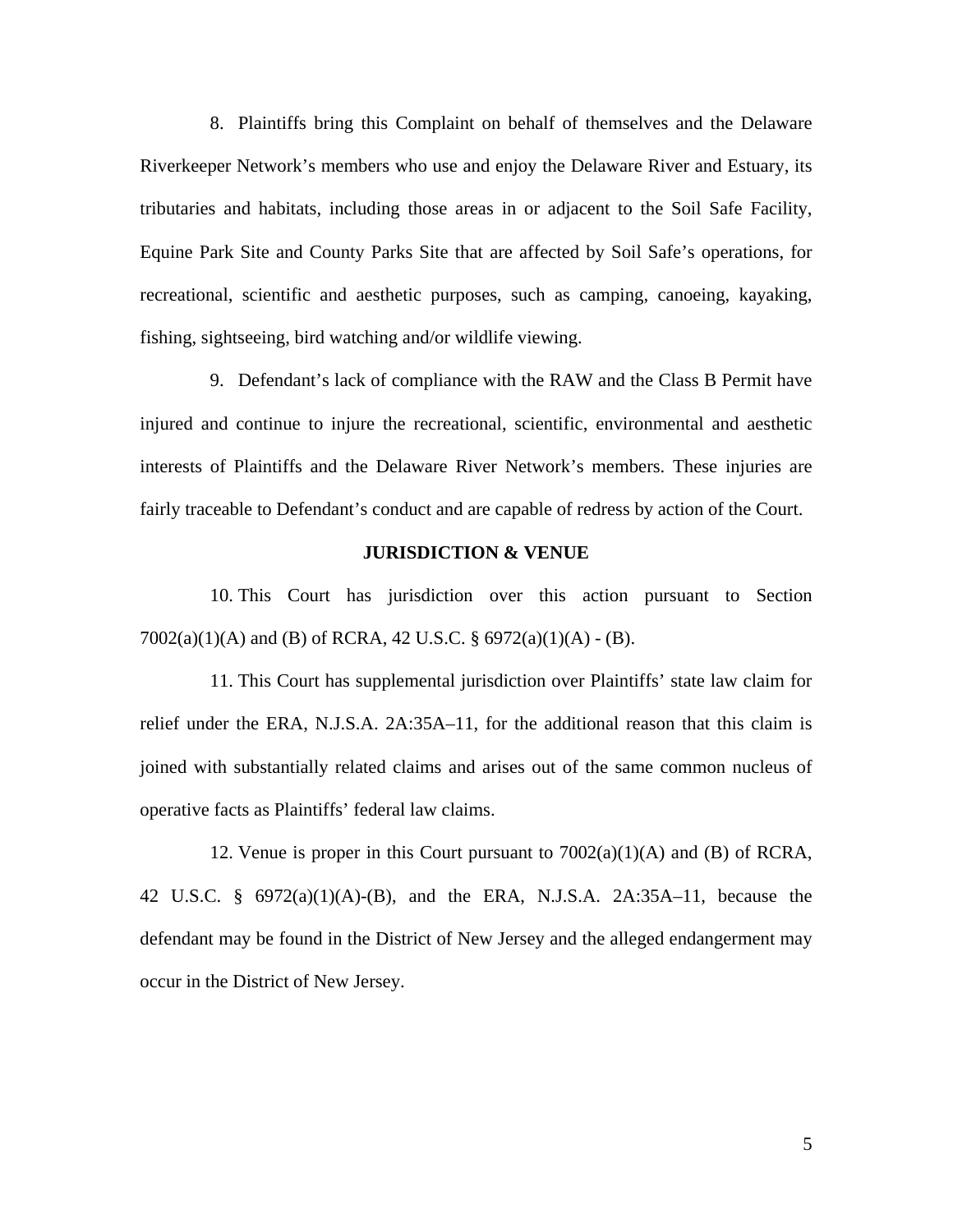### **FACTUAL BACKGROUND**

13. Soil Safe operates a solid waste recycling facility located at the Soil Safe Facility in Logan Township, Gloucester County, New Jersey, which abuts tidal wetlands adjacent to Birch Creek, a tributary of the Delaware River.

14. On January 2, 2003, NJDEP approved the RAW for the Soil Safe Facility prepared by Soil Safe in accordance with the New Jersey Industrial Site Recovery Act, N.J.S.A. 13:1K-1 *et. seq.* ("ISRA"), the Spill Compensation and Control Act, N.J.S.A. 58:10-23.11 *et seq.* (the "Spill Act"), the Brownfield and Contaminated Site Remediation Act, N.J.S.A. 58:10B-1 *et seq*. (the Brownfield Act"), the Administrative Requirements for the Remediation of Contaminated Sites, N.J.A.C. 7:26C-1 *et seq.* (the "Remediation Requirements"), Technical Requirements for Site Remediation, 7:26E-1 *et seq.* (the "Technical Regulations").

15. Pursuant to the RAW, Soil Safe is required to place a low permeability, 5 foot thick cap over the entirety of the Soil Safe Facility consisting of processed petroleum-contaminated soils, which Soil Safe accepts from third parties and to which Soil Safe mixes additives that purportedly "encapsulate" or "stabilize" the contaminants therein. The RAW requires that the final twelve inches of the cap consist of processed material that meets NJDEP's Residential Direct Contact Soil Cleanup Criteria (the "Residential Standards").

16. NJDEP, through its Solid and Hazardous Waste Program, also issued Class B Recycling Permit No. CBG080003 (the "Class B Permit"), to Soil Safe in December 2003 pursuant to the New Jersey Solid Waste Management Act, N.J.SA. 13:1E-1 *et seq.* (the "Solid Waste Act"), the New Jersey Statewide Mandatory Source Separation and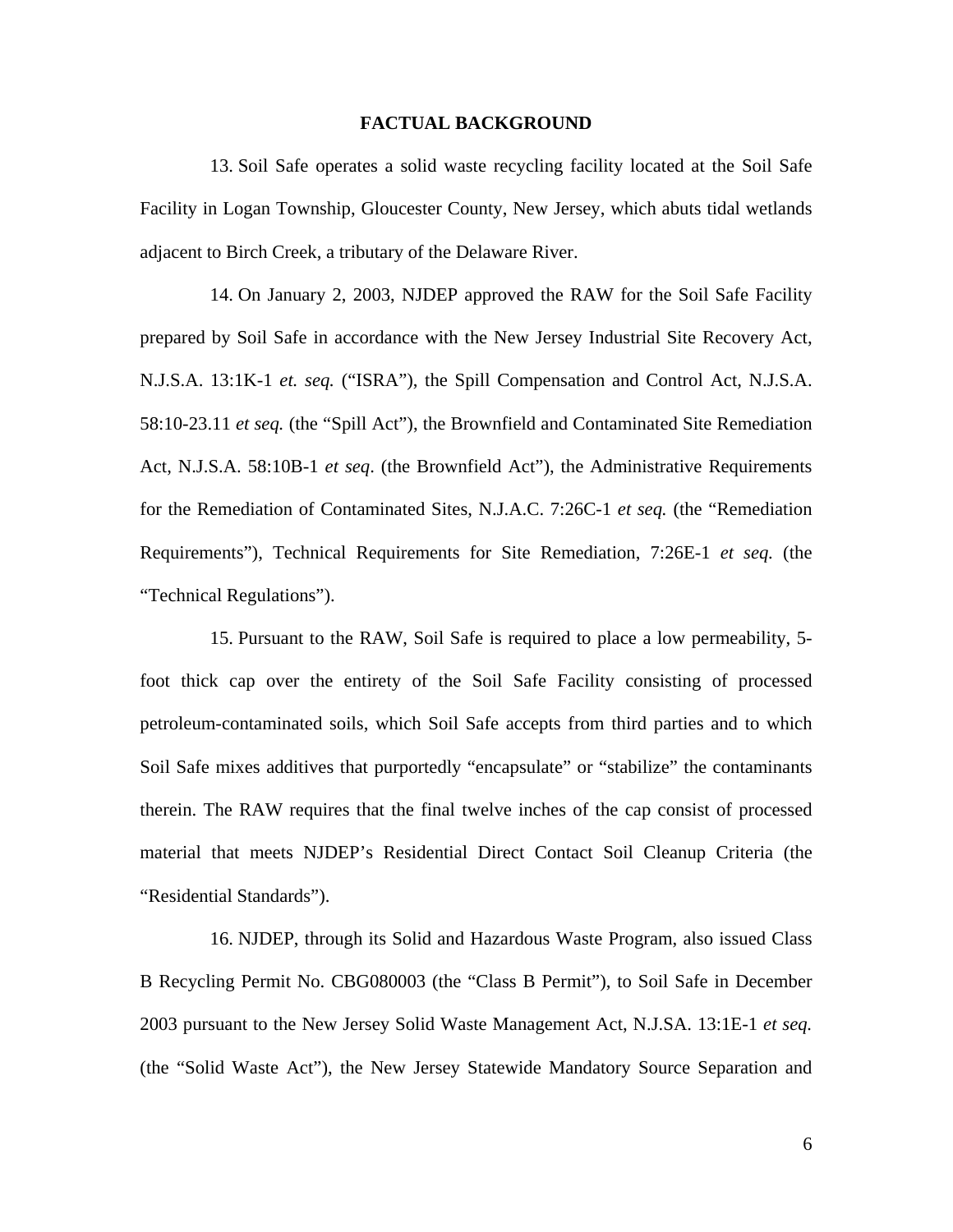Recycling Act, N.J.S.A. 13:1E-99.11 *et seq.*, (the "Recycling Act") and the New Jersey Recycling Regulations, N.J.A.C. 7:26A-1 *et seq*. (the "Recycling Regulations"). The Class B Permit has been modified on several occasions, and was renewed on April 2, 2009, and modified on April 27, 2009. NJDEP most recently renewed the Class B Permit on January 6, 2014.

17. Pursuant to the original iteration of the Class B Permit, Soil Safe is permitted to accept petroleum-contaminated soils (subject to specified volume limits) that do not exceed the following parameters for the following contaminants, but as to all other contaminants must not exceed the New Jersey Residential Direct Contact Soil Clean-Up Criteria (the "Residential Standards"): arsenic: 41 parts per million ("ppm"); beryllium: 5 ppm; cadmium: 50 ppm; lead: 1,120 ppm; nickel: 734 ppm; zinc: 3,000 ppm; polycyclic aromatic hydrocarbons ("PAHs") (determined as Benzo(a)pyrene equivalent): 104 ppm; and total PBCs: 2 ppm.

18. NJDEP subsequently modified the Class B Permit, lowering the limit for PAHs (determined to  $B(a)(P)$  equivalent) to 100 ppm.

19. The current Residential Standard for  $B(a)(P)$  is 0.2 mg/kg, or 0.2 ppm. Accordingly, Soil Safe has been permitted to accept contaminated soil that contains PAH(s) that are at least 500 times greater than the current Residential Standard for  $B(a)(P)$ .

20. Upon information and belief, Soil Safe has accepted and continues to accept contaminated soils that exceed the Residential Standard for PAHs (determined as  $B(a)(P)$ ) equivalent).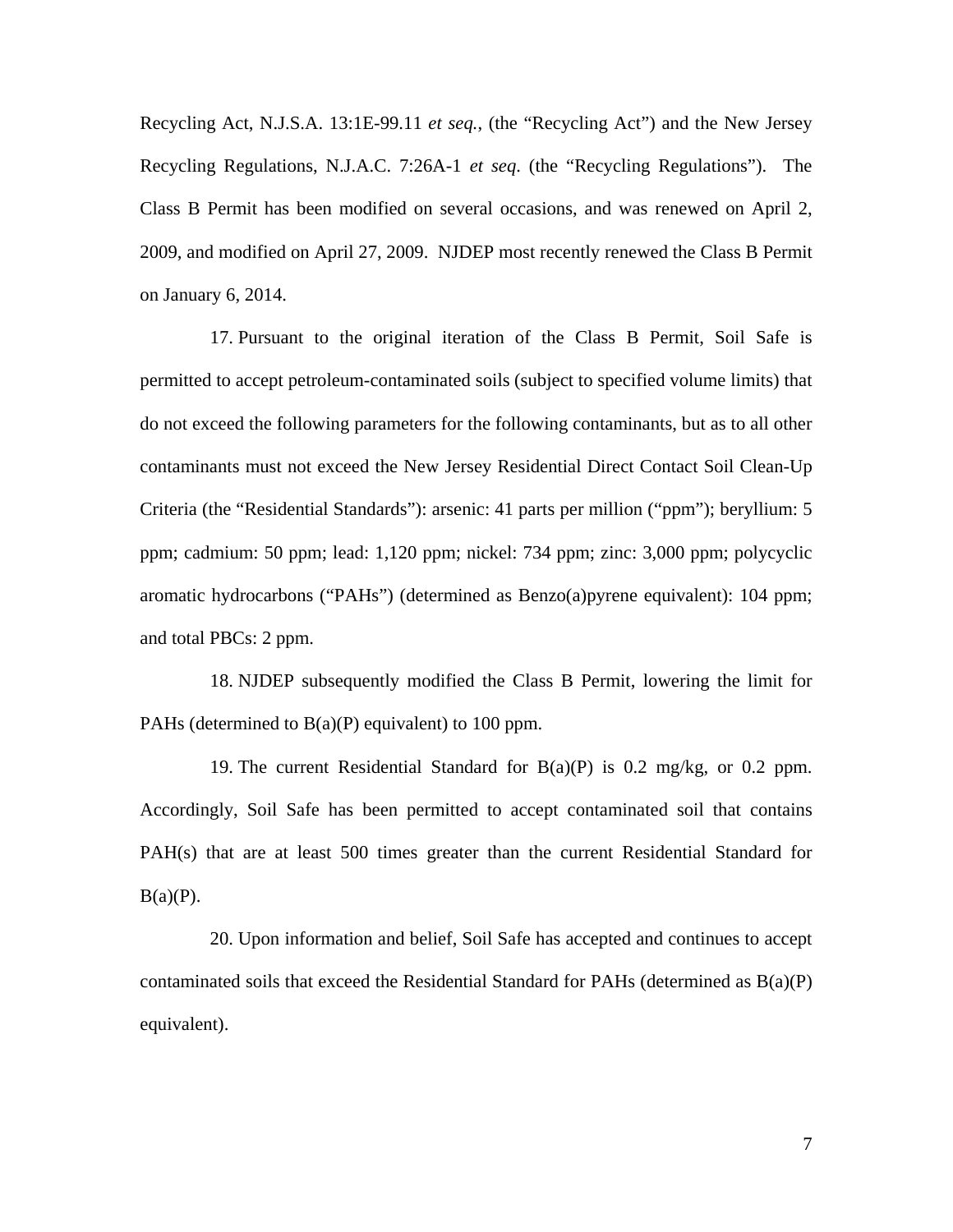21. Upon information and belief, Soil Safe has accepted and continues to accept contaminated soils that exceed the Residential Standard for the other hazardous substances referred to in Paragraph 17 *supra*, including, but not limited to, arsenic, barium, cadmium and lead.

22. Pursuant to the Class B Permit and the RAW, Soil Safe is permitted to Place a 5-foot cap layer of "processed [Soil Safe] soils" over the existing site surface at the Soil Safe Facility as a remedial action. However, the final twelve inches of the capping material must meet the Residential Standards. Under New Jersey law, any placement of fill above the required remedial cap layer is considered to be geotechnical in nature, and therefore must meet the most stringent applicable soil standards, *i.e.*, the Residential Standards.

23. Since approval of a permit modification dated April 18, 2006, Soil Safe is permitted to export "processed [Soil Safe] soils" for an approved end use at the Equine Park Site and, since April 2, 2009, for an approved end use at the County Park Site.

24. Since receiving an Acceptable Use Determination dated June 24, 2009, and subsequently modified on April 30, 2010 and January 4, 2011, Soil Safe is permitted to blend dredge material with processed Soil Safe soils for use at the County Park Site, and, since January 4, 2011, for use at the Soil Safe Facility in the final cap layer.

25. Pursuant to the Class B Permit, Soil Safe has placed and continues to place processed soil materials at the nearby the Equine Park Site and the County Park Site. The County Park Site is adjacent to Raccoon Creek, a tributary of the Delaware River. Soil Safe's placement of material at the Equine Park Site and the County Park Site are also governed by a Remedial Action Workplans for those sites.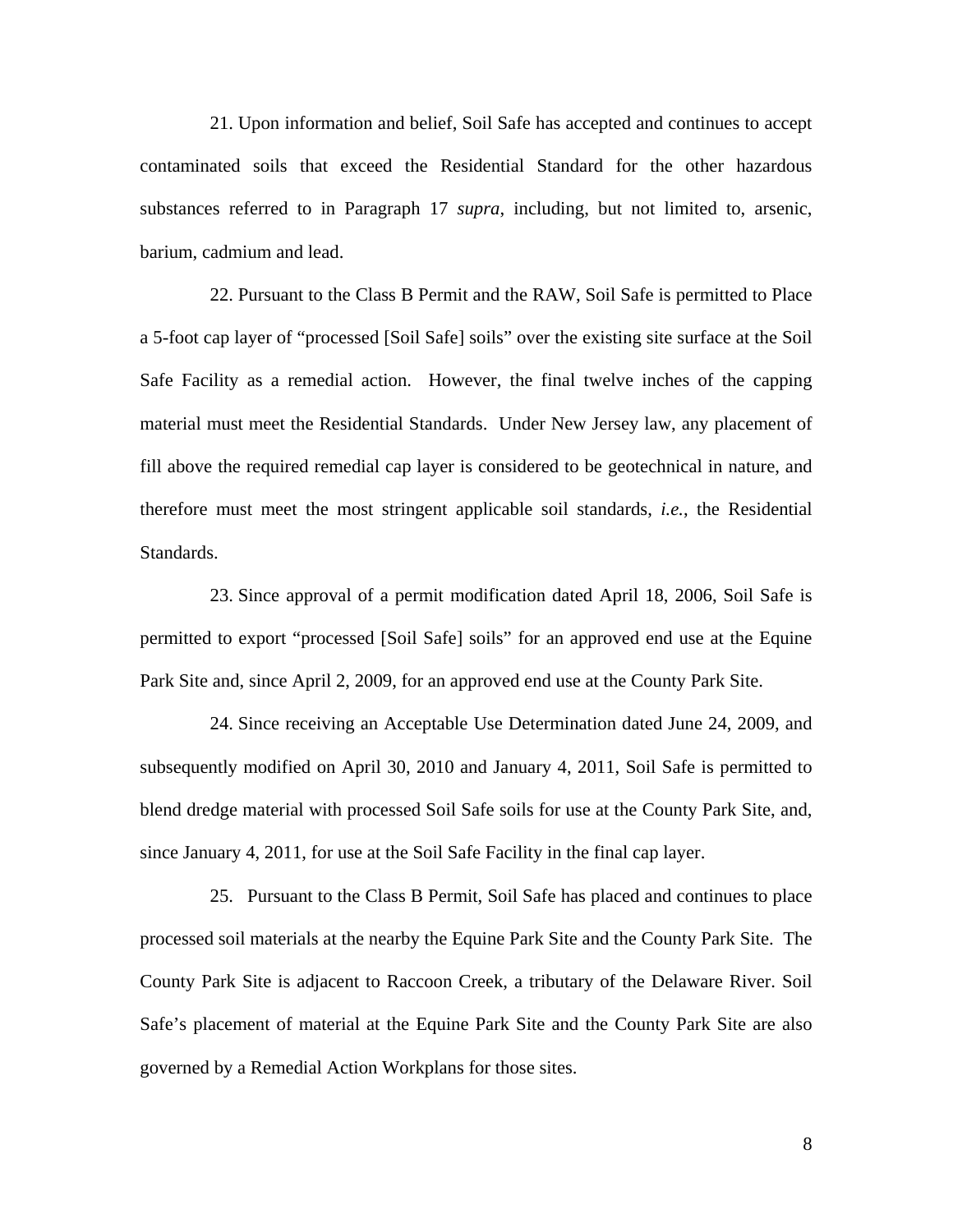26. Despite the fact that the RAW and the Class B Permit call for a five-foot remedial cap of processed soil material, the final twelve inches of which must meet Residential Standards, Soil Safe has represented in its Biannual Reports that it is placing a "minimum" five-foot cap.

27. Upon information and belief, there is no basis for Soil Safe's "minimum" interpretation of the RAW and the Class B Permit, and therefore the construction of a cap that exceeds five feet violates the Class B Permit and the RAW.

28. Upon information and belief, Soil Safe continues to violate the RAW and the Class B Permit by depositing processed soil that does not meet Residential Standards at sites in excess of its four-foot allowance (as the final 12 inches of the five-foot cap must meet Residential Standards).

29. In each of the Biannual Reports submitted by Soil Safe to NJDEP in 2008, 2010 and 2012, Soil Safe has included representations regarding the purported progress of its capping operations, but which actually do not demonstrate any such progress. In its 2008 Biannual report, Soil Safe stated that, "[t]he construction plan for capping the site calls for the work to be performed nine phases. As of December 31, 2007, Phases l through 4 are Complete. Phases 5, 6 and 7 are nearing completion." However, in its 2010 Biannual Report, Soil Safe again represented that Phases 1-4 were complete, and that "Phases 5, 6 and 7 are substantially complete." Soil Safe once again represented to NJDEP that "Phases 5, 6 and 7 are substantially complete" in its 2012 Biannual Report. Therefore, despite four years of capping operations between the issuance of its 2008 and 2012 Biannual Reports, Soil Safe has not made any progress towards the completion of its capping operations at the Soil Safe Facility.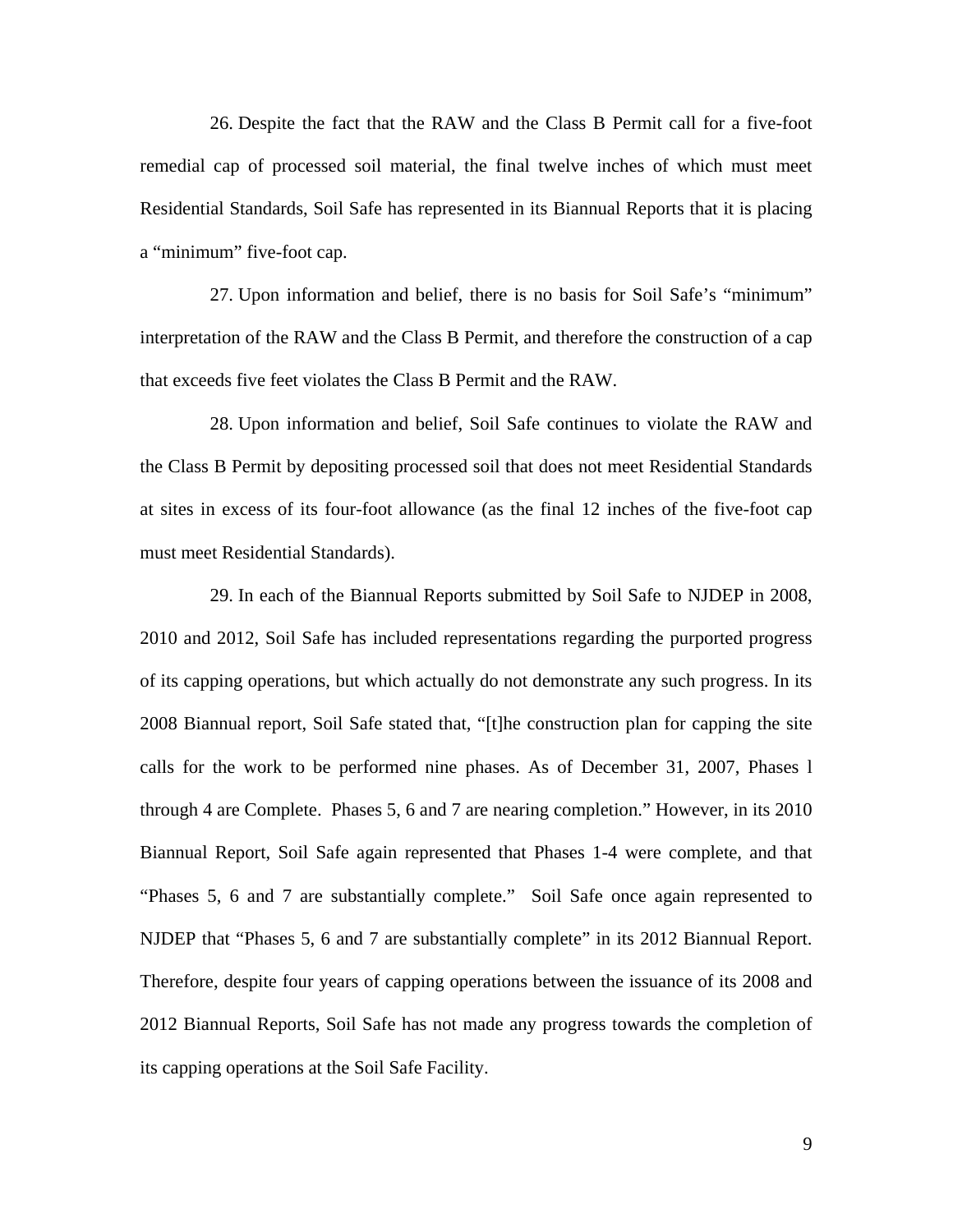30. Upon information and belief, Soil Safe is inaccurately reporting the progress that it has made towards the completion of the cap.

31. Soil Safe's noncompliance with the RAW and the Class B Permit creates an imminent and substantial endangerment to the public and to the environment by placing excessive amounts of cap material at the Soil Safe Facility that does not meet Residential Standards.

32. From 2006 to 2008, Soil Safe delivered processed soil material to the Equine Park Site to be used as non-remedial fill pursuant to the Class B Permit, and in accordance with a Remedial Action Workplan for the Equine Park Site (the "LEP RAW"), which is governed by and approved in accordance with ISRA, the Spill Act, the Brownfield Act, the Remediation Requirements and the Technical Regulations.

33. Upon information and belief, Soil Safe only tested the processed soil material delivered to the Equine Park site for lead (Pb), and did not test the material to ensure that it met the Residential Standard for  $PAH(s)$ , including  $B(a)(P)$ .

34. From on or about April 1, 2009, and continuing up to and through the present, Soil Safe has placed processed soil material at the County Park as permitted by the Class B Permit to be used as remedial capping material, and construction or redevelopment grading material above the remedial cap.

35. Pursuant to Class B Permit and the Remedial Action Workplan for the County Park Site (the "GCIA RAW"), Soil Safe is permitted to use processed soil material in the construction of a two-foot remedial cap. Pursuant to NJDEP's November 19, 2009 approval letter, "[a]ny Soil Safe product that exceeds the Department's Residential Soil Cleanup Criteria shall not be distributed at the site." Similarly, "[a]ny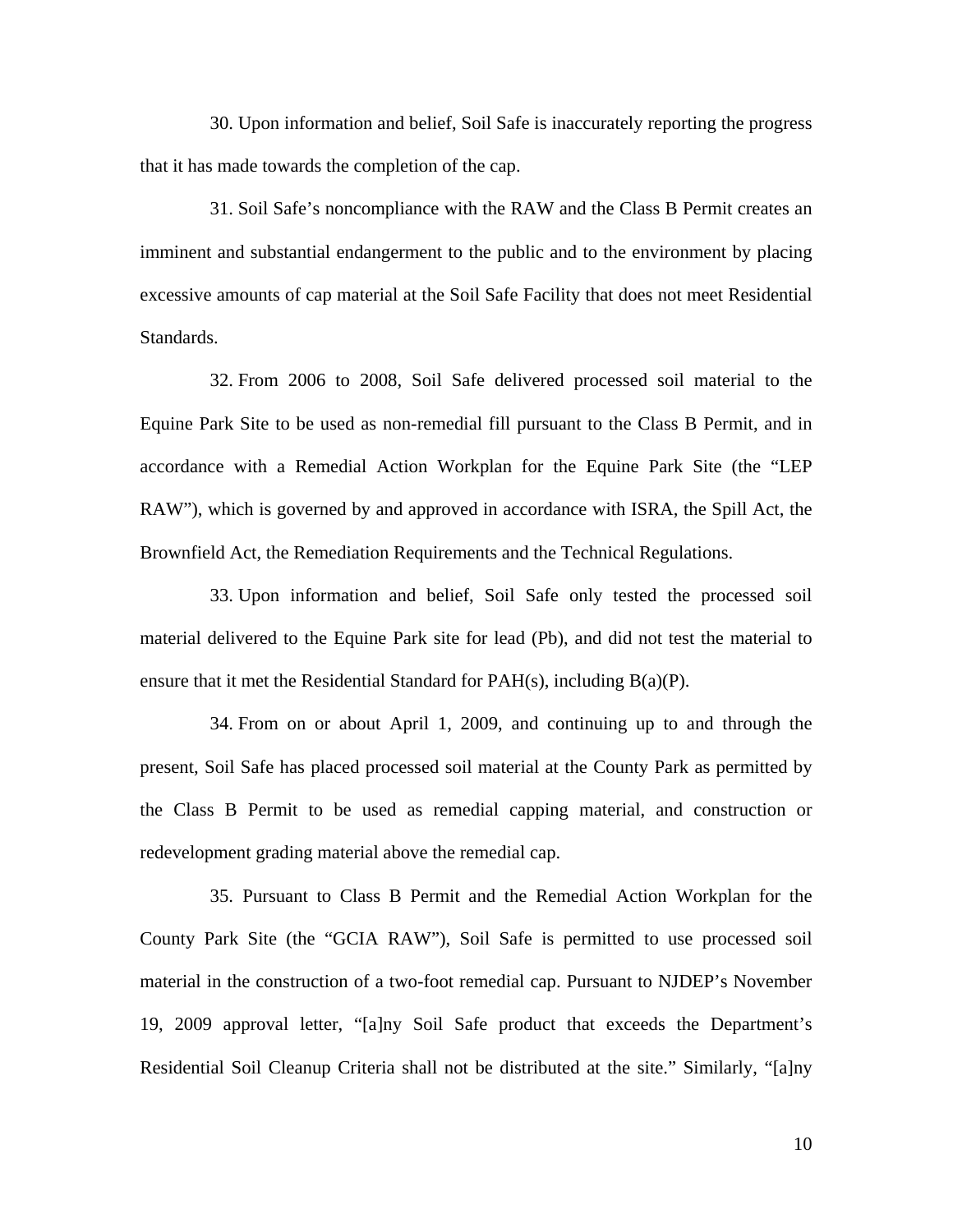additional material distributed at the site in excess of the 2-foot cap will be viewed as construction or redevelopment based, rather than a remediation requirement," and thus must also meet Residential Standards.

36. The GCIA RAW is governed by and approved in accordance with ISRA, the Spill Act, the Brownfield Act, the Remediation Requirements and the Technical Regulations.

37. From on or about April 1, 2009, and continuing up to and through the present, Soil Safe has placed processed soil material at the County Park Site as permitted by the Class B Permit and the GCIA RAW to be used as remedial capping material, and construction or redevelopment grading material above the remedial cap.

38. Pursuant to the Class B Permit and GCIA RAW, Soil Safe is required to submit quarterly reports to NJDEP in which it reports, amongst other items, the quantity of processed soil material delivered to the County Park Site, and sampling results for each stockpile of processed soil delivered to the County Park Site.

39. In its quarterly reports for the County Park Site, Soil Safe has consistently represented that the processed soil materials it has placed at the site meet Residential Standards. However, with respect to at least one contaminant, benzo(a)pyrene or  $B(a)(P)$ , Soil Safe is using an outdated standard.

40. Prior to 2008, the Residential Standard for  $B(a)(P)$  was 0.66 mg/kg; subsequent to NJDEP's revision to the standards, the current Residential Standard for  $B(a)(P)$  is 0.2 mg/kg.

41. Soil Safe's own documents reveal numerous detections of B(a)(P) above the current 0.2 mg/kg Residential Standard.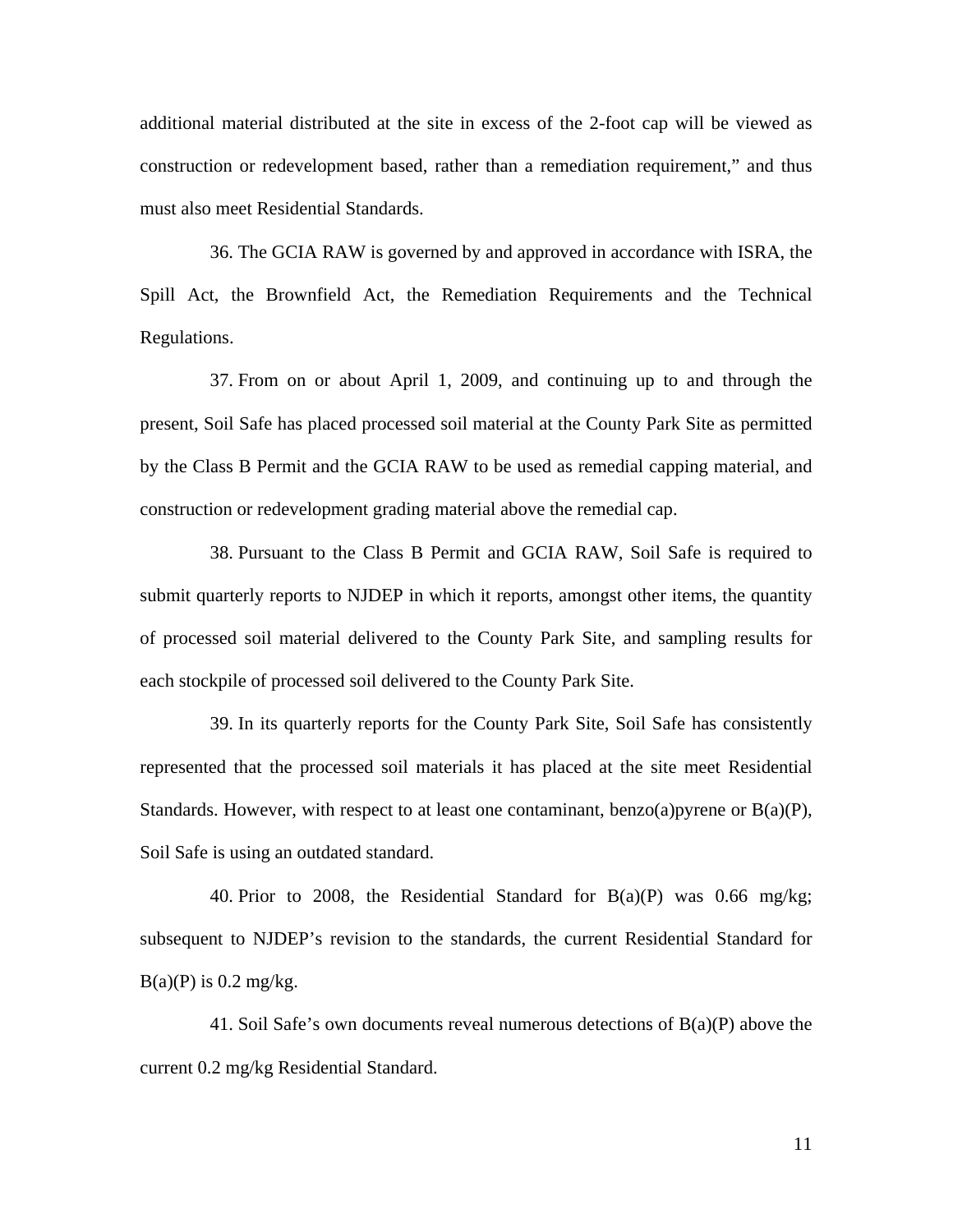42. Upon information and belief, Soil Safe is operating under the assumption that the pre-2008 Residential Standard applies to the remedial cap located at the County Park Site.

43. There is no legal authority for Soil Safe's use of the outdated Residential Standard, and its placement of soil contaminated above the 0.2 mg/kg Residential Standard for B(a)(P) as cap material creates an imminent and substantial endangerment to human health and the environment.

44. Upon information and belief, Soil Safe has placed and continues to place soil contaminated above the 0.2 mg/kg Residential Standard for  $B(a)(P)$  above the remedial cap despite NJDEP's requirement materials placed above the 2-foot cap, are not remedial, but geotechnical in nature, and must meet Residential Standard.

45. Soil Safe's use of soil contaminated above the 0.2 mg/kg Residential Standard for B(a)(P) at the County Park Site as capping material and material above the remedial cap is in violation of the Class B Permit and the GCIA RAW.

46. Upon information and belied, Soil Safe has placed and/or is placing contaminated soil at the Soil Safe Facility and the County Park Site in violation of the Class B Permit and the remedial action workplans for the respective sites.

47. Upon information and belief, in connection with its application for the Class B Permit and the submission of the RAW for the Soil Safe Facility, Soil Safe represented to NJDEP that utilized a confidential and proprietary soil mixing process to treat and recycle contaminated soil.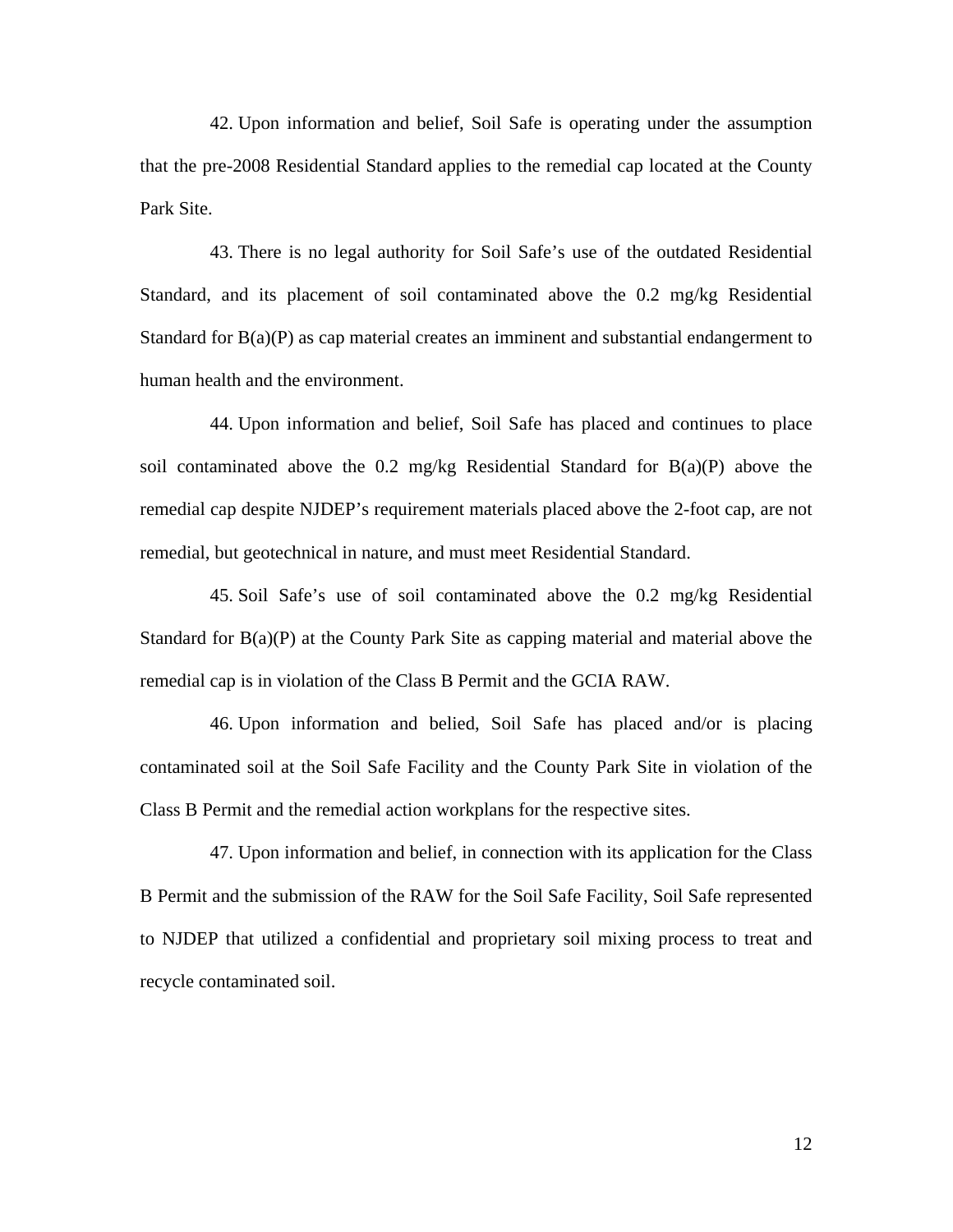48. Soil Safe represented to NJDEP that its soil treatment and recycling process consisted of mixing contaminated soil with Portland cement, cement kiln dust and lime kiln dust, and that this process was effective in treating metals and organic contaminants.

49. Soil Safe also represented to NJDEP that its soil treatment and recycling process would "encapsulate" or "stabilize" all contaminants present in the contaminated soil that it received at the Soil Safe Facility prior to its placement as remedial cap material or as construction and redevelopment material.

50. Upon information and belief, Soil Safe's soil treatment and recycling, or "encapsulating," process, in which in mixes contaminated soil with Portland cement, cement kiln dust and/or lime kiln dust, is not as effective as Soil Safe represented to NJDEP.

51. Upon information and belief, Soil Safe uses between 1 and 2% additive, which is insufficient to encapsulate or stabilize soil contaminants and prevent leaching of contaminants.

52. Upon information and belief, for economic reasons, Soil Safe is predominantly using cement kiln dust to treat the contaminated soil, which has lesser pozzolanic qualities and is thus less effective, and is using very small amounts of Portland cement, if any at all.

53. Because Soil Safe's soil treatment process is not effective in encapsulating and stabilizing contaminants, including PAHs, Soil Safe's placement of soils that it has purportedly treated at the Soil Safe Facility, the Equine Park Site and the County Park Site has resulted in the placement of contaminants, including PAHs, at these sites, which will leach into groundwater and/or surface waters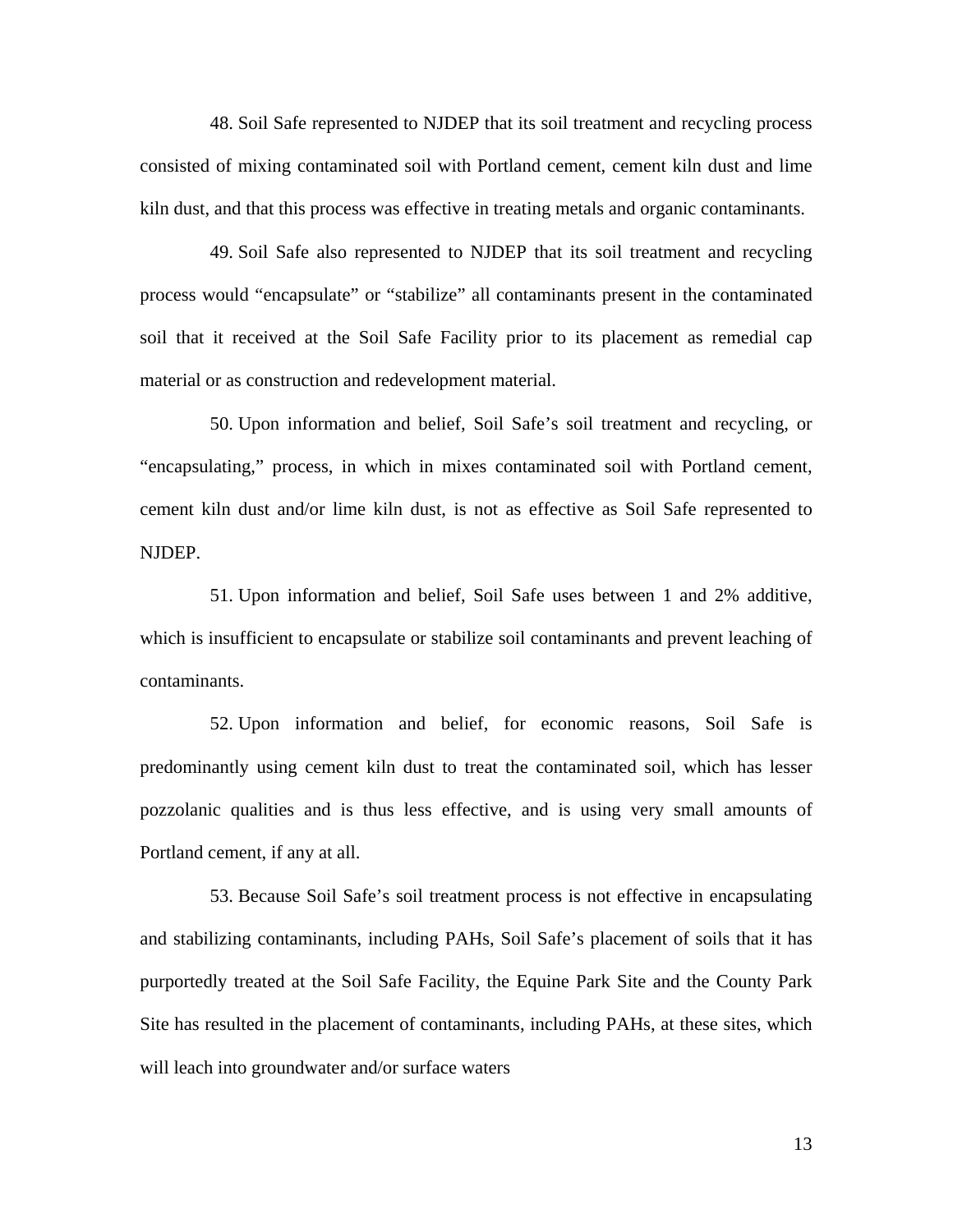54. Soil Safe's placement of contaminated soil in violation of various workplans and the Class B Permit has created, and continues to create, an imminent and substantial endangerment to human health and the environment because the Soil Safe Facility, Equine Park Site, and County Park Site are all located in close proximity to wetlands, Raccoon Creek, and the Delaware River. These three sits are also located near land designated for residential uses, and both the Equine Park Site and County Park Site are themselves intended for public use.

55. Exposure to PAHs including B(a)(P), can cause serious health problems due to the fact that most PAHs contain benzene, a highly carcinogenic substance. PAHs are also absorbed by and bioaccumulate in fish, crustaceans, and mollusks.

56. The area encompassing the Soil Safe Facility, Equine Park Site, and County Park Site is home to diverse plant and wild life, including the Atlantic Sturgeon and the American Bald Eagles, both threatened species, and has important environmental value as wetlands as well as aesthetic value for members of the public.

#### **COUNT ONE**

### **INJUNCTIVE RELIEF UNDER RCRA 7002(a)(1)(A)**

57. Plaintiffs hereby incorporate by reference the allegations contained in paragraphs 1 through 56 as if fully set forth herein.

58. Soil Safe is a "person" as defined by 42 U.S.C. § 6903(15).

59. The Class B Permit is a permit issued pursuant to the Solid Waste Management Act, and NJDEP's Solid and Hazardous Waste Program, which was approved by EPA pursuant to RCRA, and is therefore a permit which has become effective pursuant to RCRA.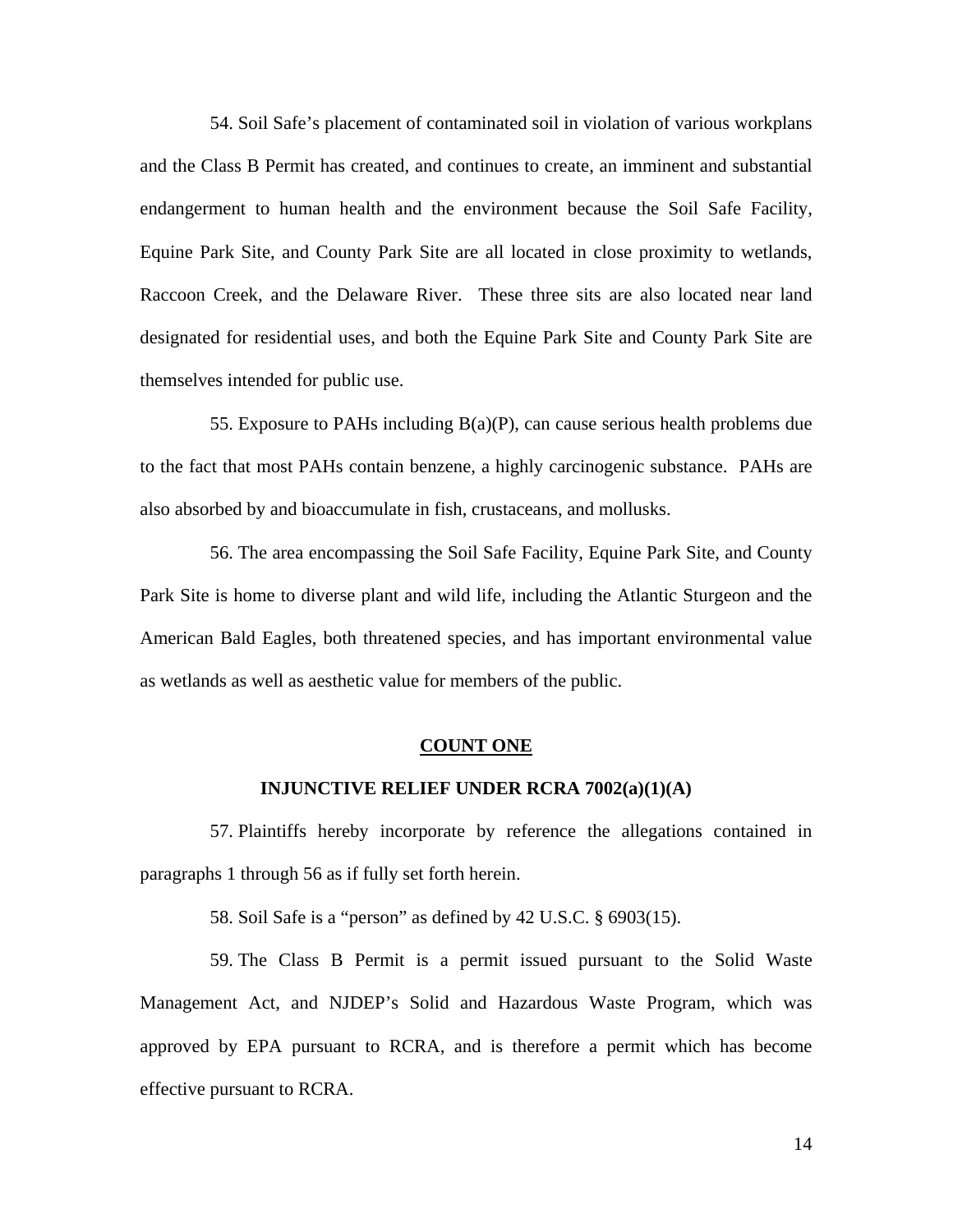60. Soil Safe has violated, and continues to violate, the Class B Permit by constructing a remedial cap consisting of processed soil materials at the Soil Safe Facility that exceeds the maximum five-foot height set forth in the Class B Permit.

61. Soil Safe has violated, and continues to violate, the Class B Permit by constructing a remedial cap at the County Park Site with processed soil materials that do not meet the Residential Standards for benzo(a)pyrene.

62. Soil Safe has violated, and continues to violate, the Class B Permit by placing processed soil materials above the remedial cap at the County Park Site that do not meet the Residential Standards for benzo(a)pyrene.

63. Soil Safe has violated, and continues to violate, the Class B Permit by representing to NJDEP in connection with its application for the Class B Permit that its soil recycling process, by which it mixes contaminated soil with certain additives, is effective in "encapsulating" or "stabilizing" contaminants in the processed soil materials and in preventing the leaching of contaminants to the environment, and by subsequently placing such processed soil materials at the Soil Safe Facility, the Equine Park and the County Park Site pursuant to the Class B Permit.

64. Over sixty days ago, by letter dated October 10, 2013, Plaintiffs gave Soil Safe the requisite Notice of Endangerment in accordance with Section  $7002(b)(2)(1)$  of RCRA, 42 U.S.C. § 6972(b)(2)(1) and 40 C.F.R. Part 240, § 254.1 by mailing, via certified mail, a notice letter to Mark Smith, President and Chief Executive Officer of Soil Safe, Bob Martin, the Commissioner of NJDEP, the Attorney General of the State of New Jersey, the Administrator of the EPA, the Administrator of the EPA Region 2, and the Attorney General of the United States. Since its receipt of Plaintiff's Notice of Intent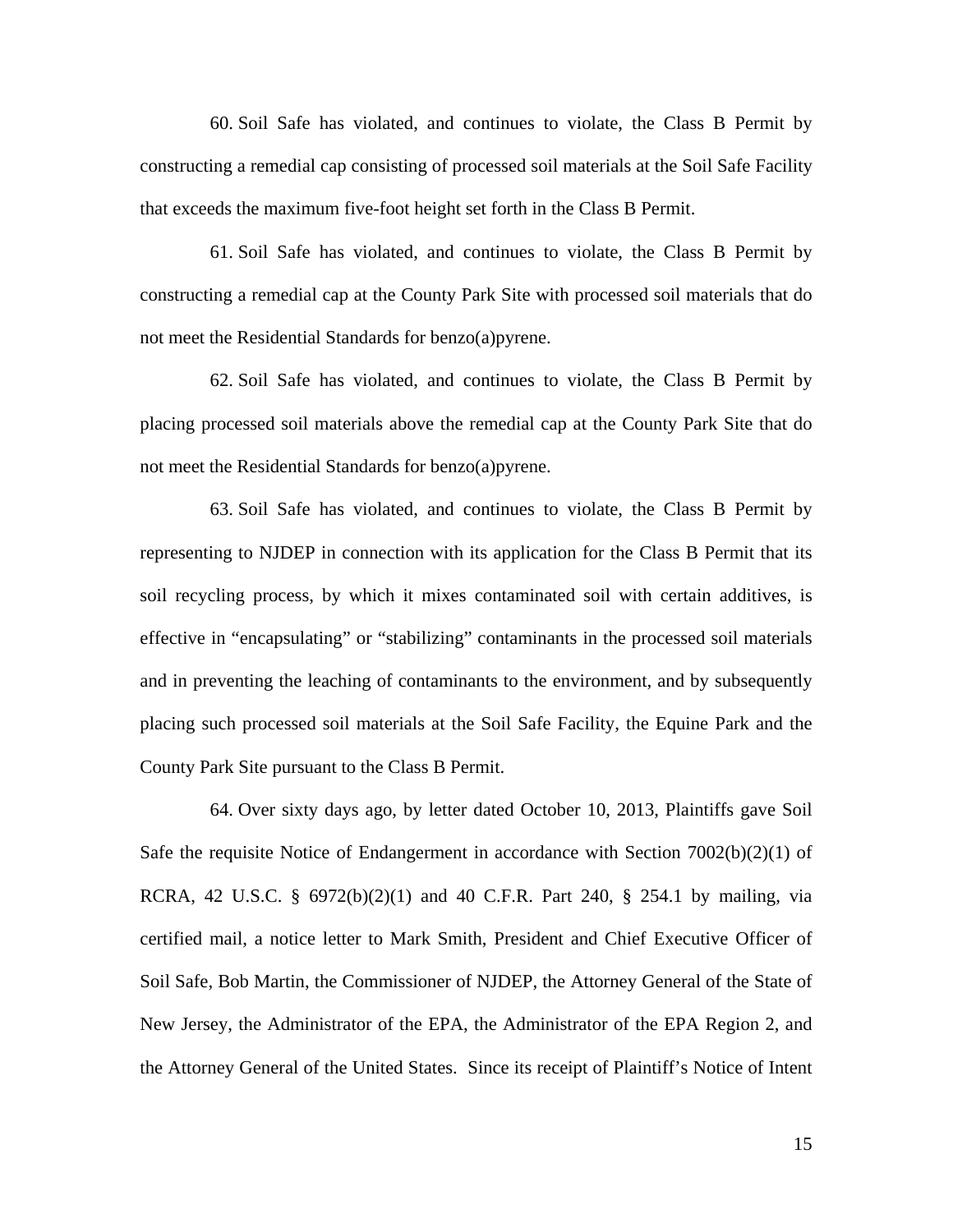to Sue, Soil Safe has not agreed to comply with the Class B Permit related to its operations at the Soil Safe Facility, the Equine Park Site, and the County Park Site and conduct remediation as demanded by the notice letter.

65. Plaintiffs seek injunctive relief under RCRA ordering Soil Safe to cease and desist all operations at the Soil Safe Facility, the Equine Park Site, and the County Park Site until Soil Safe conforms with the conditions of the Class B Permit and state and federal law, remedies any contamination it has placed at or which has migrated from the three sites, and its processing and placements are determine to be effective, safe and within all permissible limits on new contamination.

66. Pursuant to 42 U.S.C. § 6972(e), Plaintiffs seek an award of the costs of this litigation including but not limited to reasonable attorney and expert witness fees, and including but not limited to similar fees to monitor Soil Safe's compliance with any orders or judgments issued by any regulatory agency or this Court.

### **COUNT TWO**

## **INJUNCTIVE RELIEF UNDER RCRA 7002(a)(1)(B)**

67. Plaintiffs hereby incorporate by reference the allegations contained in paragraphs 1 through 66 as if fully set forth herein.

68. Soil Safe is a "person" as defined by 42 U.S.C. § 6903(15).

69. Contaminated soils accepted by Soil Safe at the Soil Safe Facility, which contain contaminants including, but not limited to arsenic, barium, cadmium, lead and PAHS, are hazardous wastes, as that term is defined in Section 1004(5) of RCRA, 42 U.S.C § 6903(5), and 40 C.F.R. § 261.3, and/or solid wastes, as that term is defined in Section 1004(27) of RCRA, 42 U.S.C. § 6903(27), and 40 C.F.R. § 261.2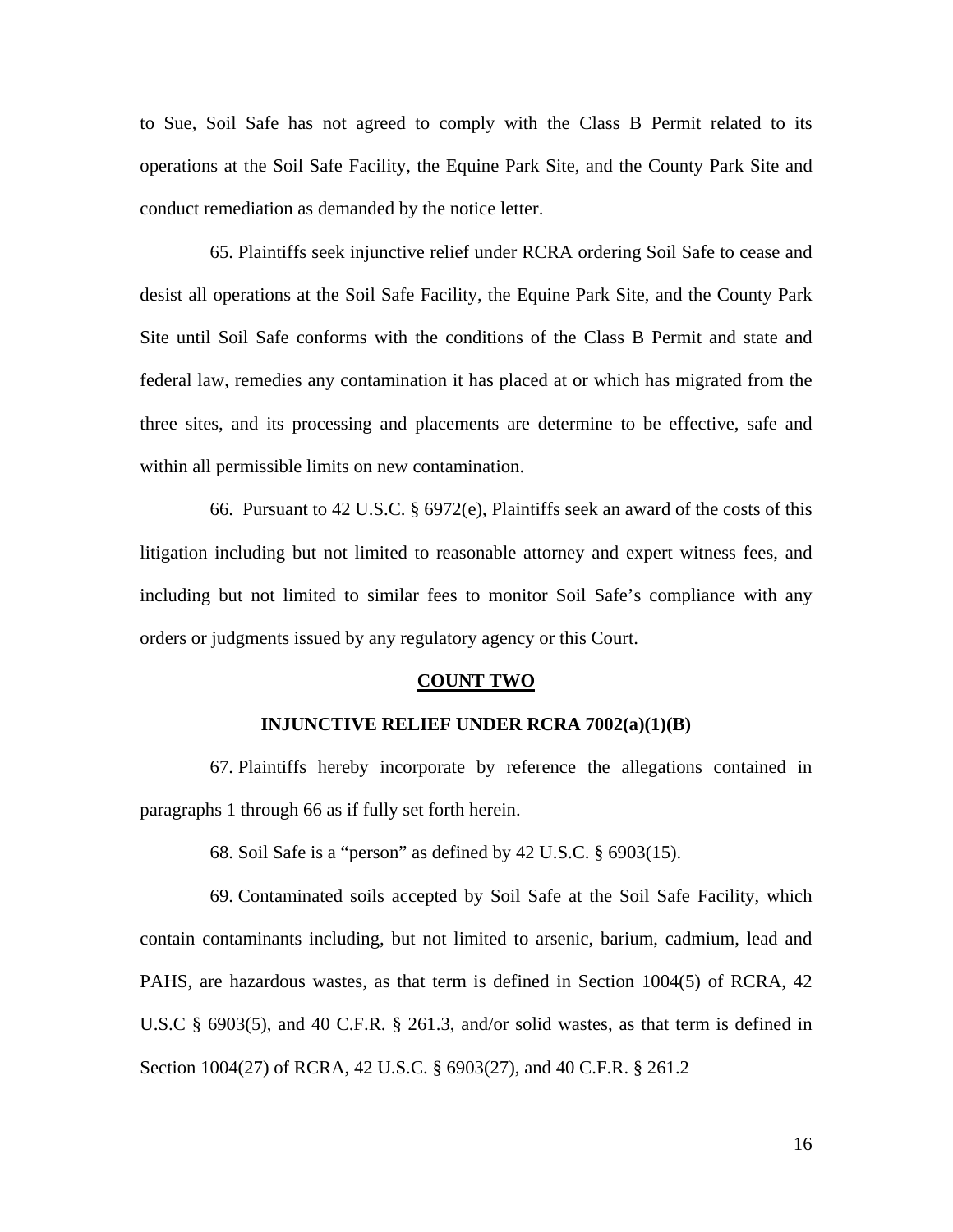70. Processed soil materials generated by Soil Safe and placed at the Soil Safe Facility, the Equine Park Site and the County Park Site as either remedial cap material or construction and redevelopment material that do not meet the Residential Standards for benzo(a)pyrene constitute hazardous wastes, as that term is defined in Section 1004(5) of RCRA, 42 U.S.C. § 6903(5), and 40 C.F.R. § 261.3, and/or solid wastes, as that term is defined in Section 1004(27) of RCRA, 42 U.S.C. § 6903(27).

71. Soil Safe is and has been the "owner" and/or an "operator" of the Soil Safe Facility, the Equine Park Site and the County Park Site; the "generator" hazardous and solid wastes disposed of at the Soil Safe Facility, the Equine Park Site and the County Park Site; and the "transporter" of hazardous and solid wastes disposed of at the Equine Park Site and the County Park Site within the meaning of Section  $7002(a)(1)(B)$  of RCRA, 42 U.S.C. § 6972(a)(1)(B).

72. Soil Safe has contributed and continues to contribute to the handling, storage, treatment, transportation and/or disposal of processed soil materials at the Soil Safe Facility, the Equine Park Site, and the County Park Site that do not meet the Residential Standards for benzo(a)pyrene, and which pose imminent and substantial endangerment to health or the environment.

73. The past or present handling, storage, treatment, transportation, or disposal of solid waste, as that term is defined in Section 1004(27) of RCRA, 42 U.S.C. § 6903(27), and/or hazardous waste, as that term is defined in Section 1004(5) of RCRA, 42 U.S.C. §6903(5), by Soil Safe at the Soil Safe Facility, the Equine Park Site, and the County Park Site has resulted in actual or threatened releases of hazardous substances at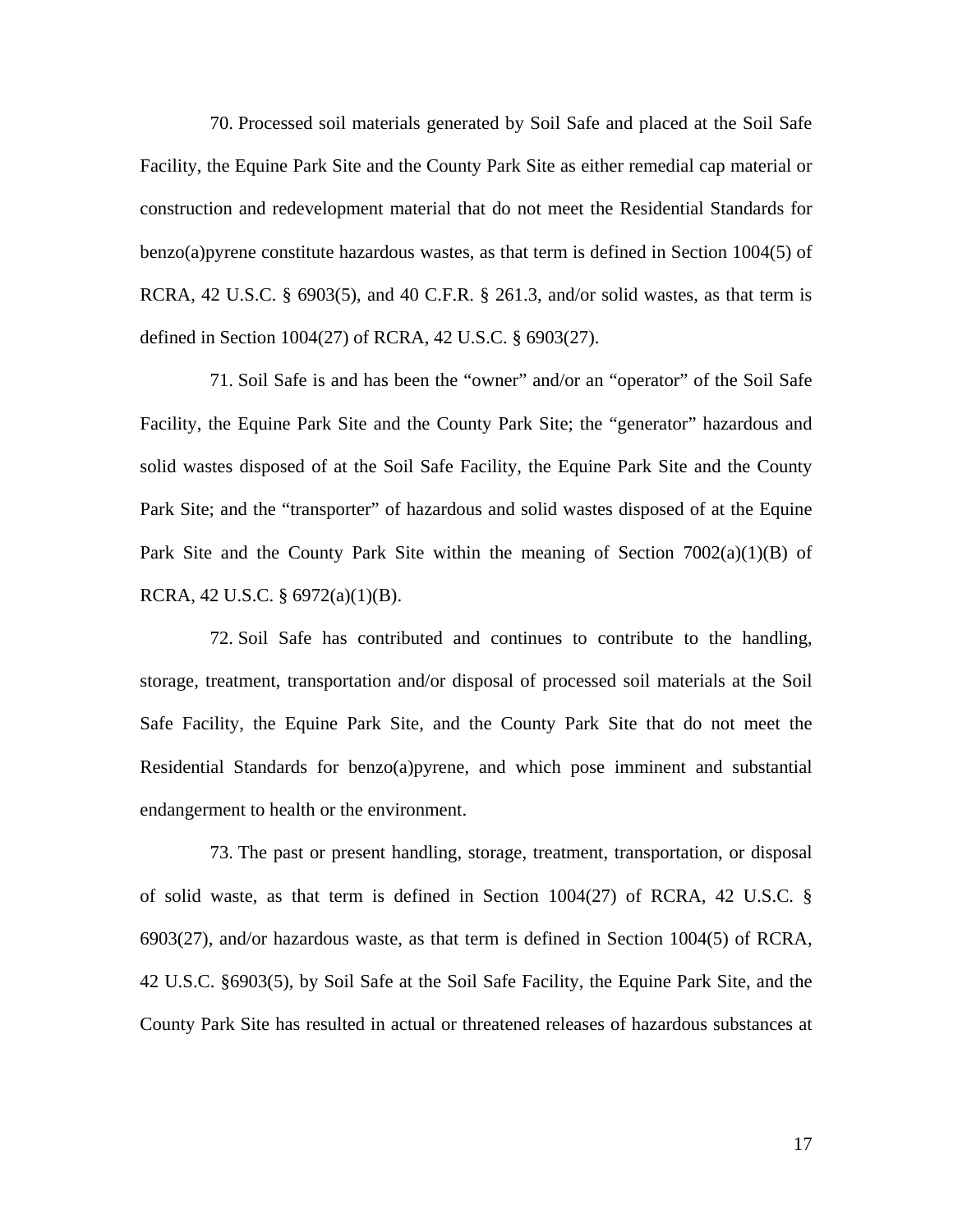each site, which may present an imminent and substantial endangerment to the environment.

74. Over ninety days ago, by letter dated October 10, 2013, Plaintiffs gave Soil Safe, the Commissioner of NJDEP and the Administrator of EPA the requisite Notice of Endangerment in accordance with Section  $7002(b)(2)(A)$  of RCRA, 42 U.S.C. §  $6972(b)(2)(A)$  and 40 C.F.R. Part 240, § 254.1 by mailing, via certified mail, a notice letter to Mark Smith, President and Chief Executive Officer of Soil Safe, Bob Martin, the Commissioner of NJDEP, the Attorney General of the State of New Jersey, the Administrator of the EPA, the Administrator of the EPA Region 2, and the Attorney General of the United States. Soil Safe has not agreed to investigate the hazardous substances and hazardous and/or solid waste at the Soil Safe Facility, Equine Park Site, and County Park Site and conduct remediation as demanded by the notice letter.

75. Plaintiffs seek injunctive relief under RCRA ordering Soil Safe to take such actions as may be necessary to investigate, abate and remediate any imminent and substantial endangerment posed to health and the environment at the Soil Safe Facility, the Equine Park Site, and the County Park Site, as well as the off-site migration of pollutants from the three sites.

76. Pursuant to 42 U.S.C. § 6972(e), Plaintiffs seek an award of the costs of this litigation including but not limited to reasonable attorney and expert witness fees, and including but not limited to similar fees to monitor Soil Safe's compliance with any orders or judgments issued by any regulatory agency or this Court.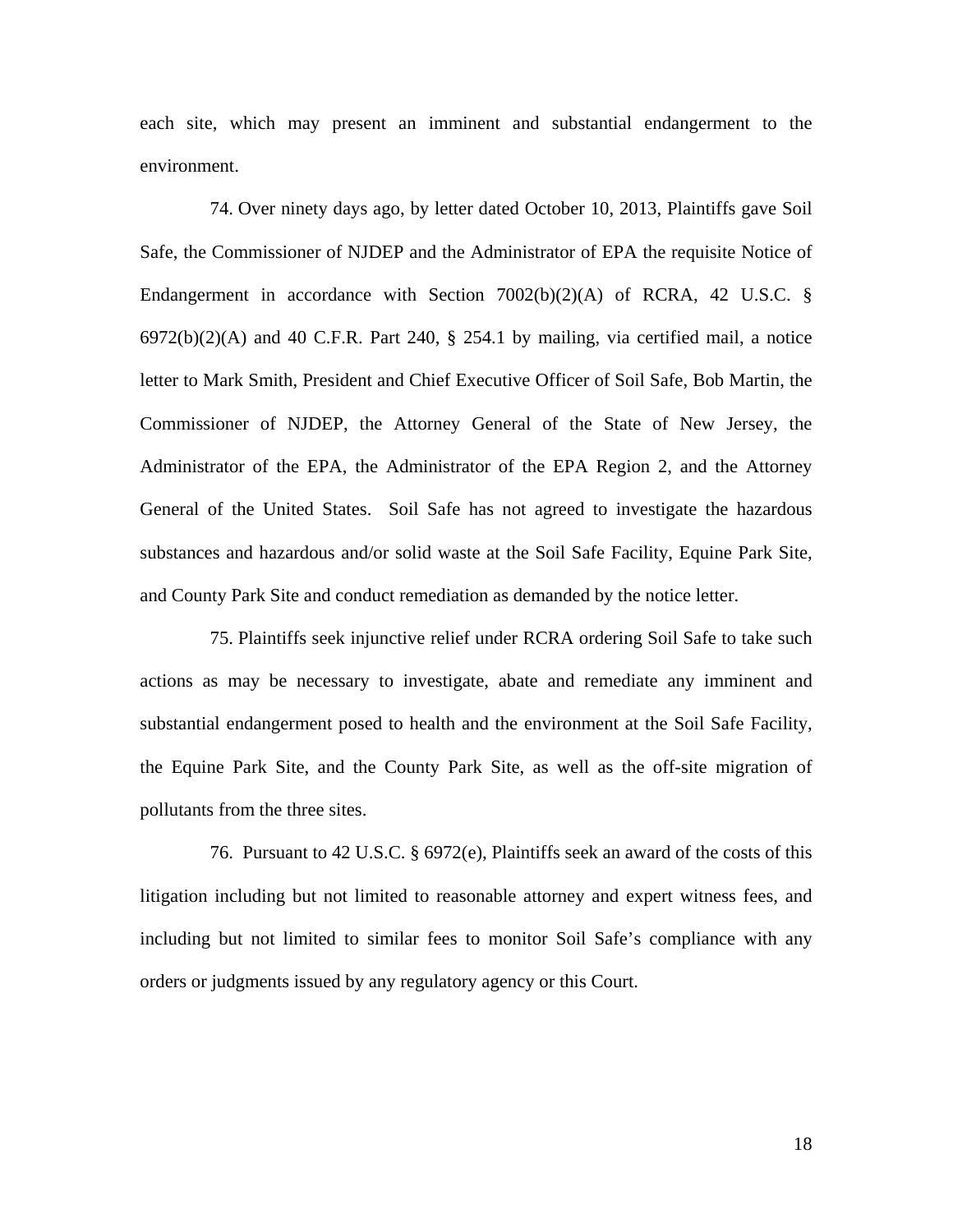### **COUNT THREE**

## **EQUITABLE RELIEF UNDER N.J.S.A. 2A:35A–6**

77. Plaintiffs hereby incorporate by reference the allegations contained in paragraphs 1 through 76 as if fully set forth herein.

78. Pursuant to the citizen suit provision of N.J.S.A. 2A:35A–4, "any person may commence a civil action in a court of competent jurisdiction against any other person alleged to be in violation of any statute, regulation or ordinance which is designed to prevent or minimize pollution, impairment or destruction of the environment," and the plaintiff alleges "that a person is in violation, either continuously or intermittently, of a statute, regulation or ordinance, and that there is a likelihood that the violation will recur in the future."

79. Soil Safe is a "person" as defined by N.J.S.A. 2A:35A–3.

80. Soil Safe has violated, and continues to violate, the Class B Permit by constructing a remedial cap consisting of processed soil materials at the Soil Safe Facility that exceeds the maximum five-foot height set forth in the Class B Permit.

81. Soil Safe has violated, and continues to violate, the Class B Permit by constructing a remedial cap at the County Park Site with processed soil materials that do not meet the Residential Standards for benzo(a)pyrene.

82. Soil Safe has violated, and continues to violate, the Class B Permit by placing processed soil materials above the remedial cap at the County Park Site that do not meet the Residential Standards for benzo(a)pyrene.

83. Soil Safe has violated, and continues to violate, the Class B Permit by representing to NJDEP in connection with its application for the Class B Permit that its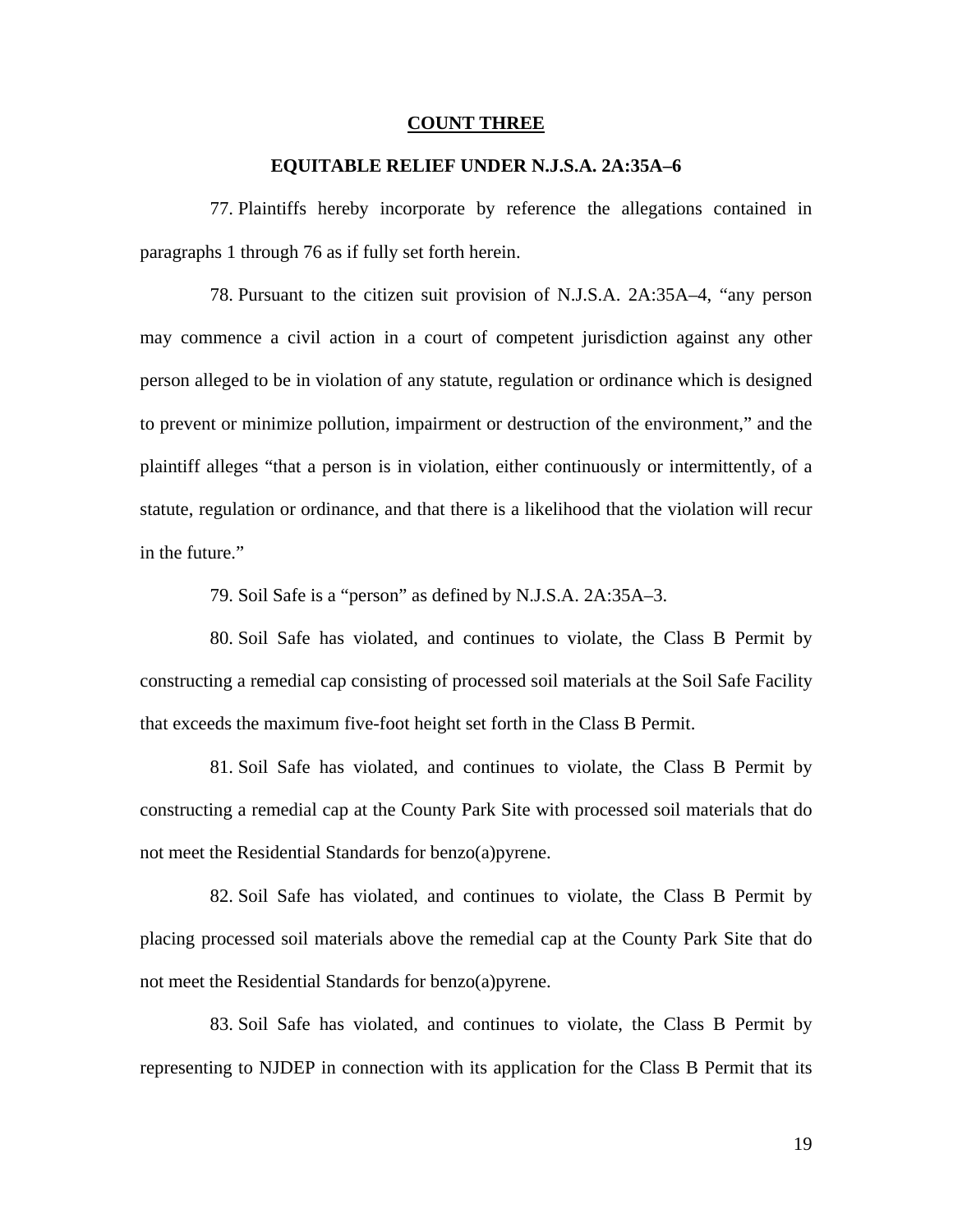soil recycling process, by which it mixes contaminated soil with certain additives, is effective in "encapsulating" or "stabilizing" contaminants in the processed soil materials and in preventing the leaching of contaminants to the environment, and by subsequently placing such processed soil materials at the Soil Safe Facility, the Equine Park and the County Park Site pursuant to the Class B Permit.

84. Soil Safe's continuous violations of the Class B Permit set forth in Paragraphs 80, 81, 82 and 83 *supra* are violations of the New Jersey Solid Waste Management Act, the New Jersey Statewide Mandatory Source Separation and Recycling Act, and the New Jersey Recycling Regulations, all of which are statutes or regulations "designed to prevent or minimize pollution, impairment or destruction of the environment."

85. Based on Soil Safe's continuing operations at the Soil Safe Facility and the County Park Site, and the continuing presence of contaminated soil at the Soil Safe Facility, the Equine Park Site and the County Park Site, Soil Safe's violations of the New Jersey Solid Waste Management Act, the New Jersey Statewide Mandatory Source Separation and Recycling Act, and the New Jersey Recycling Regulations are likely to recur in the future.

86. Soil Safe's construction of a remedial cap at the Soil Safe Facility that is in excess of the five-foot maximum height permitted by NJDEP constitutes a violation of the RAW.

87. Soil Safe's use of processed soil material at the County Park Site that does not meet the Residential Standards for benzo(a)pyrene constitutes a violation of the GCIA RAW.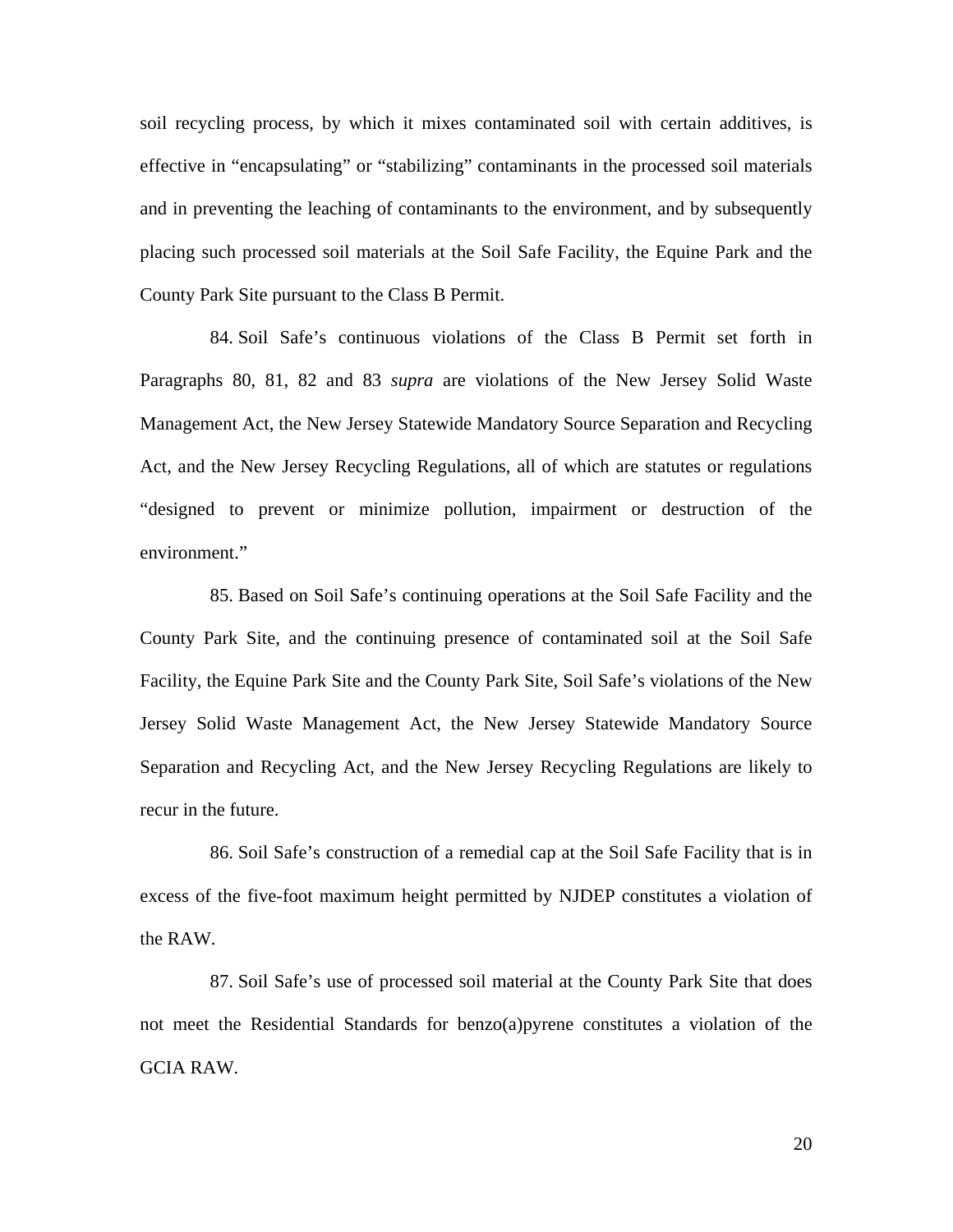88. Soil Safe's use of processed soil material at the Soil Safe Facility, the Equine Park Site and the County Park Site that was mixed with amounts of additives that insufficient to "encapsulate" or "stabilize" contaminants found in the contaminated soil used by Soil Safe constitutes a violation of the RAW, the LEP RAW and the GCIA RAW.

89. Soil Safe's continuous violations of the RAW, the LEP RAW and the GCIA RAW set forth in Paragraphs 86, 87 and 88 *supra* constitute violations of ISRA, the Spill Act, the Brownfield Act, the Remediation Requirements and the Technical Regulations, all of which are statutes or regulations "designed to prevent or minimize pollution, impairment or destruction of the environment."

90. Based on Soil Safe's continuing operations at the Soil Safe Facility and the County Park Site, and the continuing presence of contaminated soil at the Soil Safe Facility, the Equine Park Site and the County Park Site, Soil Safe's violations of ISRA, the Spill Act, the Brownfield Act, the Remediation Requirements and the Technical Regulations are likely to recur in the future.

91. Over thirty days ago, by letter dated October 10, 2013, Plaintiffs gave Soil Safe the requisite Notice of Intention to Commence Action in accordance with N.J.S.A. 2A:35A-11 by mailing, via certified mail, a notice letter to, among others, Mark Smith, President and Chief Executive Officer of Soil Safe, and Bob Martin, the Commissioner of NJDEP. Over 30 days ago, by letter dated October 17, 2013, and mailed by certified mail, Plaintiffs gave the requisite Notice of Intention to Commence Action against Soil Safe to the Honorable Frank W. Minor, Mayor of Logan Township, and Robert M. Damminger, Freehold Director of the Gloucester County Board of Freeholders pursuant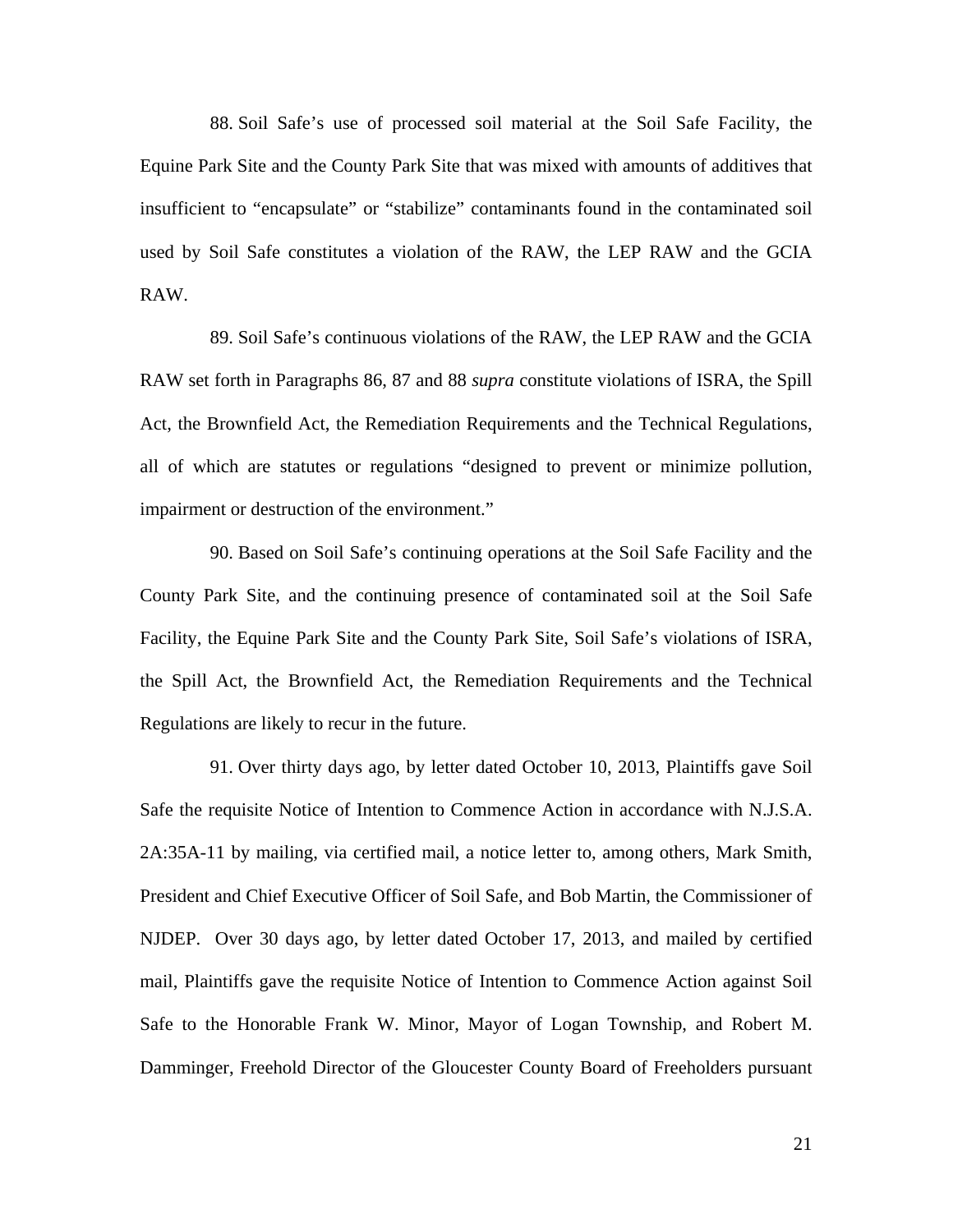to N.J.S.A 2A:35A-11. Soil Safe has not agreed to cease the unlawful operations identified, or to investigate the hazardous substances and hazardous and/or solid waste at the Soil Safe Facility, Equine Park Site, and County Park Site and conduct remediation as demanded by the notice letter.

92. Plaintiffs seek equitable relief under N.J.S.A. 2A:35A–6 ordering Soil Safe Soil Safe to cease and desist all operations at the Soil Safe Facility, Equine Park Site, and County Park Site until Soil Safe conforms with its permit conditions and state law, remedies any contamination it has placed at or which has migrated from the Soil Safe Facility, Equine Park Site, and County Park Site, and its processing and placements are determine to be effective, safe and within all permissible limits on new contamination.

93. Pursuant to N.J.S.A. 2A:35A–10, Plaintiffs seek an award of the costs of this litigation including but not limited to reasonable attorney and expert witness fees.

**WHEREFORE**, Plaintiffs respectfully request that this Honorable Court issue judgments in their favor and against the Defendant as follows:

1. Injunctive relief under RCRA ordering Soil Safe to cease and desist all operations at the Soil Safe Facility, Equine Park Site, and County Park Site until Soil Safe conforms with its permit conditions and state and federal law, remedies any contamination it has placed at or which has migrated from the three sites, and its processing and placements are determine to be effective, safe and within all permissible limits on new contamination;

2. Injunctive relief under RCRA ordering Soil Safe to take such actions as may be necessary to investigate, abate and remediate any imminent and substantial